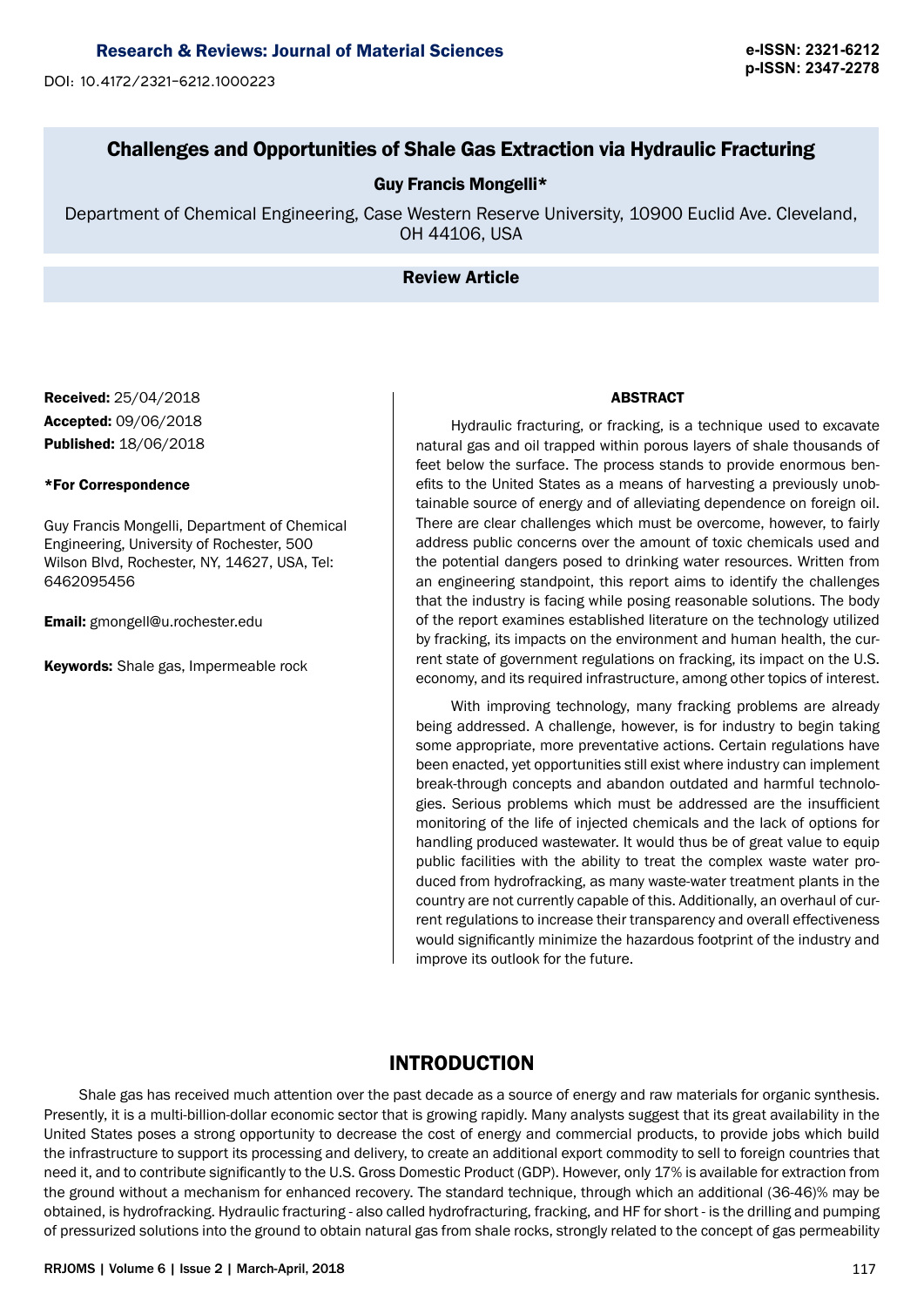DOI: 10.4172/2321-6212.1000223

of the rock itself. Shale gas is an unconventional form of natural gas in the sense that it is trapped within the pores of shale rock instead of simply being contained in an underground cavity. Natural gas is composed of methane, carbon dioxide, nitrogen and hydrogen sulfide. This method is presently highly debated; some environmentalists claim that it is not possible to execute this process without significant and irreparable damage to surrounding ecology. On the other side of the issue, many for-profit corporations cite that it is not legal to prevent them from fracking and that the environmentalists' claims are unproven. More than that, these companies also indicate that it is not feasible on a fundamental level to stop hydrofracking since many Americans rely on it to provide energy for their day-to-day lives.

As the global energy needs increase greatly, it is very important to quantify the risks, potential losses, and prospective gains associated with the hydrofracking process. The strong public attention and impact from this issue, coupled with the wide variety of professionals required to work together and form a coherent opinion on the matter - corporate executives, lawyers, insurance companies, governmental regulating bodies, politicians, engineers, etc. - makes the evaluation process complex. Therefore, it is imperative to thoroughly expose the infrastructure that must be developed to sustain this process (section 1), a more detailed description of what hydrofracking is, the various chemical constituents it utilizes, and how it is executed, and its technological advances (section 2), environmental impacts and their mitigation (section 3), the relevant governmental regulatory agencies, as well as their evaluation criteria (section 4), and economics of hydrofracking and trends in demand, costs and market prices (section 5).

## **TECHNOLOGY**

Hydraulic fracturing is not a new process - it has been around since the late 1940s. Vertical drilling for gas and oil has been around even longer than that. One major reason why we have seen a surge in shale gas harvesting within the last decade is due to the addition of horizontal drilling techniques (1998) and highly effective, though controversial, fracking fluids. The combination of these with the existing technologies has resulted in a cost-effective, feasible method for shale gas extraction. This section describes the key aspects of the overall shale gas extraction process while highlighting some areas which still have room for improvement.

#### Geology

Looking at a profile slice of the earth, the geology shows that the target formation, or the rock from which the natural gas is being extracted, is shale, usually located approximately 6,000 feet below the surface [1]. Compare this depth with another depth of concern, the aquifer, or water table where drinking water is extracted from, which is usually located approximately 50 to 200 feet below the surface. Between the aquifer and the shale are many layers of different interconnecting, impervious rock, as seen in Figure 1.



Figure 1. Schematic of geology showing shale, aquifer, and layers of impervious rock [1].

Having an idea of the geological layers is important for a number of reasons. First, it shows that reaching the target formation (shale) requires drilling through the aquifer. This is important to keep in mind because any impact on the aquifer could have significant consequences. Second, it is interesting to note that the shale is located quite far below the aquifer and is separated from it by thousands of feet of impermeable rock.

## Drilling

Vertical drilling: To access the target formation requires a multiple-stage, complex drilling process. After a suitable area has been cleared and a well pad has been built over the area to be drilled, all of the equipment is brought in. The process continues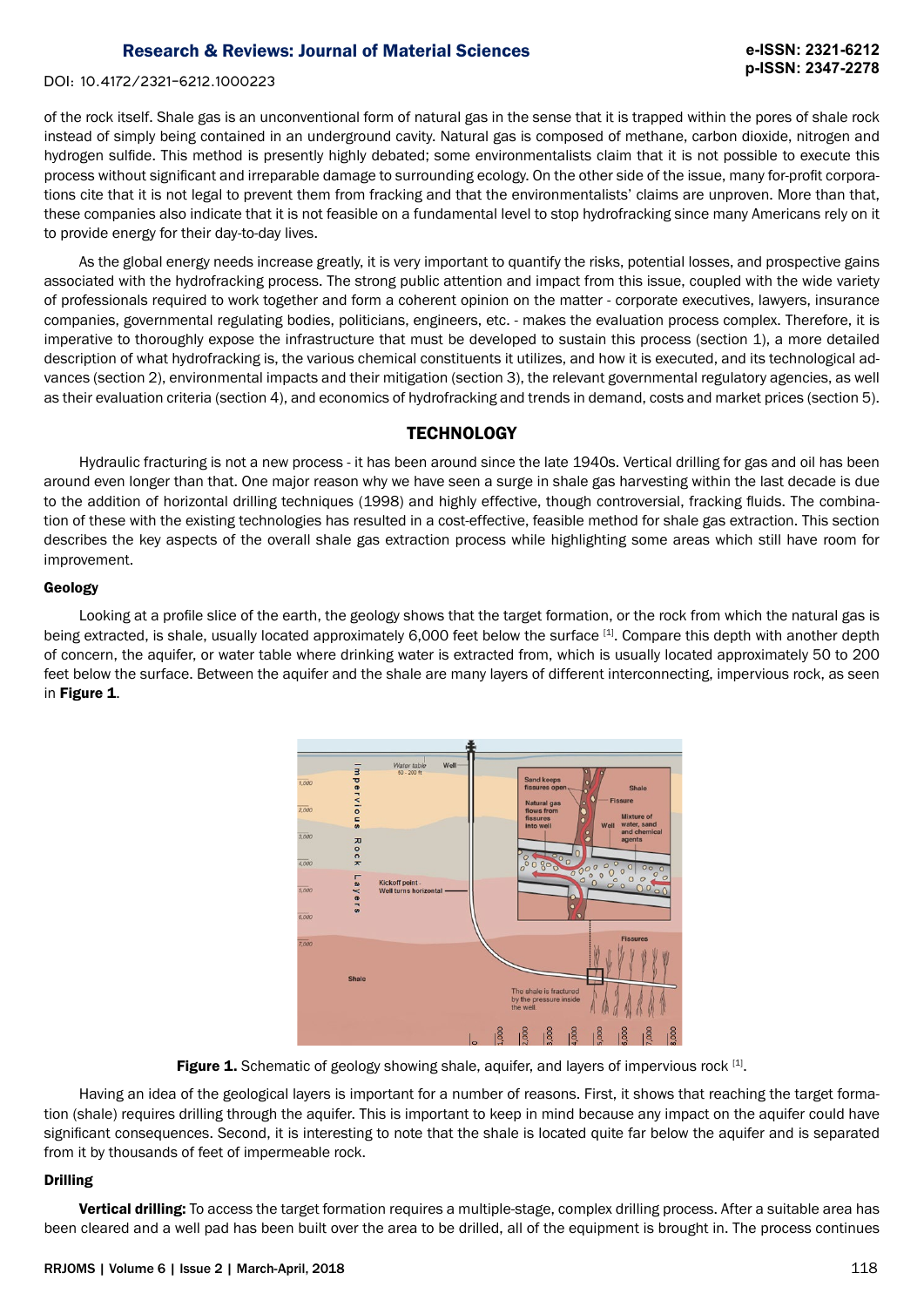#### DOI: 10.4172/2321-6212.1000223

with the drilling of a vertical hole by a long drill bit with a sophisticated tip capable of chewing away at tough rock <sup>[2]</sup>. The drilling is done by traditional vertical methods, where the entire drill string is rotated from the surface. As the well is being drilled, it is lined with up to several layers of steel pipe (casing) and reinforced with concrete.

The reinforcement is held in place by concrete [3]. This prevents the well from collapsing upon itself and isolates the contents of the well from the surrounding rock, soil, and water systems [4]. A schematic showing the typical drilling procedure can be seen in Figure 2. Panel 1 of the figure shows the sharp tip attached to the bit, drilling the vertical hole. During the vertical drilling, the hole above and around the bit is filled and circulated with drilling mud-an aqueous slurry of additives used to help lubricate and cool the drill bit, making drilling faster and easier. The drilling mud also carries the cuttings, a fine rock particle mixture produced during the drilling process, out of the bore to be removed at the surface. After a significant portion has been drilled, the casing is lowered into place using a guide shoe. Note from panel 2 that the casing has been equipped with a centralizer, a flexible, springlike gasket to hold the casing in the center of the hole. This will ensure that the concrete completely and thoroughly surrounds the casing. Panel 3 shows the cement being fed down the casing.



Figure 2. Process for vertical drilling [4].

High pressure at the feed-end, up to 9000 PSI [5], helps to guide the cement all the way down the pipe and then out around and back up the hole, thus completely encapsulating the casing. After a sufficient amount of concrete is poured, a wiper plug is forced down the casing by drilling mud, as seen in panel 4. This wiper plug clears out any concrete mixture from the inside of the casing before it hardens. After the concrete hardens, a smaller drill bit can be attached, and drilling continues; see panel 6. This process is repeated until the proper depth is attained, usually having created several layers of concentric casing plus concrete along the way; as shown in panel 7.

While the schematics in panels 4-5 of Figure 2 seem to show a straightforward, simple way to encapsulate the steel casing, it is not always that easy. While encapsulating the casings that pass-through rock is fairly effective, the process for the sections that pass through the aquifer is more complex. Getting the concrete to stay localized to and cure directly around the casing is difficult and less effective. Furthermore, rock layers oftentimes exist that are closer in proximity to the aquifer and contain low levels of natural gas. This is not enough natural gas to harvest, but is enough to bubble up while the concrete is curing, reaching and dispersing into the aquifer; as seen in Figure  $3^{[6]}$ .



Figure 3. Schematic showing natural gas bubbling through wet concrete and into aquifer (inspired by Ref. <sup>[6]</sup>).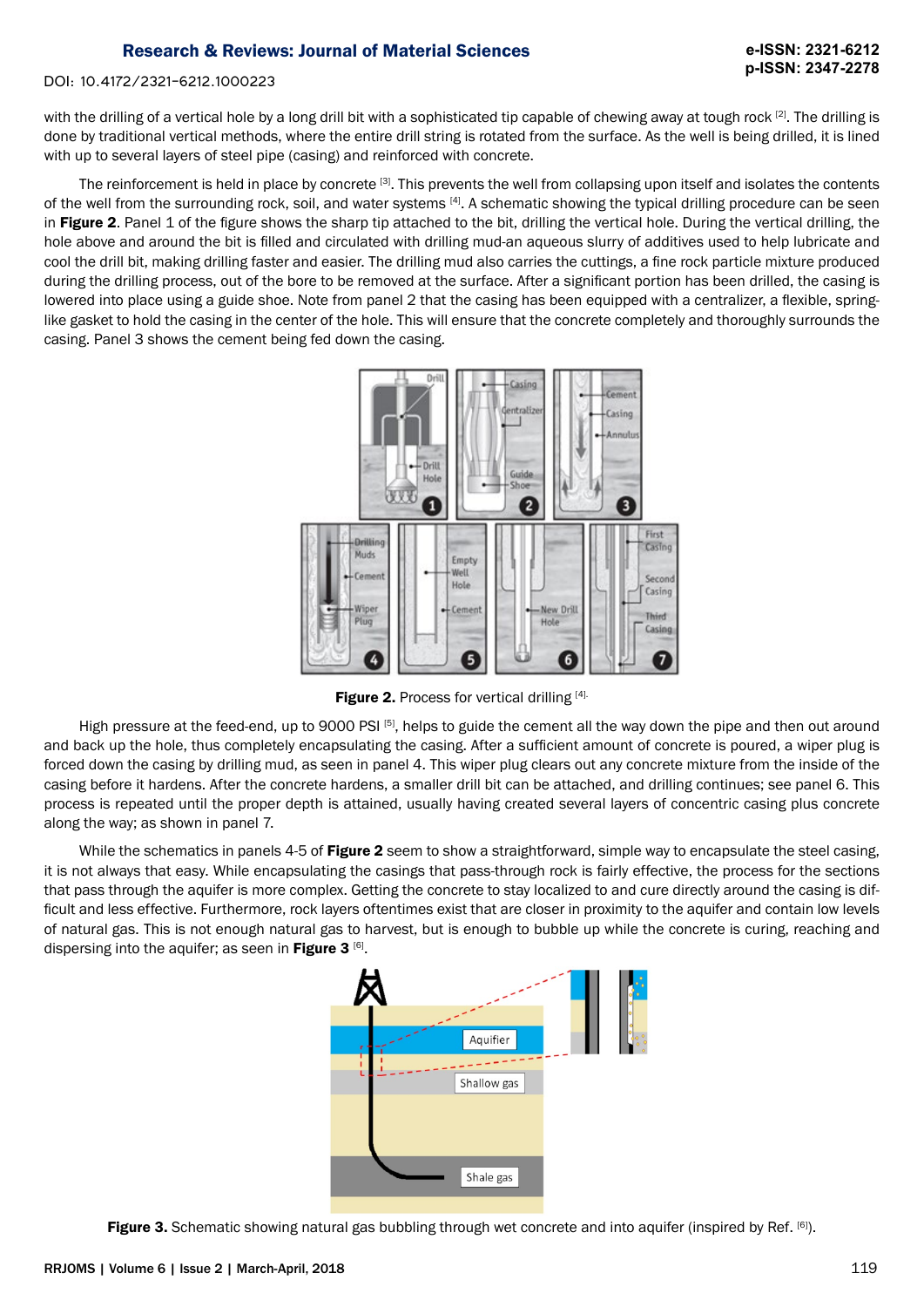#### DOI: 10.4172/2321-6212.1000223

The drilling and insufficient isolation of natural gas agrees with one common problem reported by residents local to fracking areas — that their drinking wells are often contaminated with natural gas and they can even ignite the gas as it desorbs from the water running out of their faucets [7]. It is the opinion of the authors of this paper that this can be considered evidence that the concrete encasement method needs improvements and should receive further research. Inadequate concrete encasement presents a challenge for future drillers and an opportunity to appease many upset residents by preventing natural gas pollution of their drinking wells. One potential solution would be to engineer a faster curing, in-situ concrete that stays in close proximity of the casing to seal more effectively.

Horizontal drilling: After drilling the vertical section to a specified depth, identified as the "kickoff point," the drilling team switches over to horizontal drilling. The motivation behind horizontal drilling lies with the fact that the shale is usually much more expansive in the horizontal direction, rather than the vertical; i.e. not very deep, but very broad. Therefore, by directional, or horizontal drilling, much more of the rock can be accessed to extract the natural gas. Figure 1 also illustrates the bend taken in the drilling path, starting from the kickoff point, and gradually making its way to completely horizontal. Though it is more expensive, the increased production usually outweighs the increased cost [8].

The horizontal drilling is achieved by different means than the vertical drilling. After reaching the kickoff point, a different bit is attached, which contains a hydraulic motor at its tip. In this manner, the drill bit can be rotated without having to do so at the surface, making the process much more feasible from an engineering standpoint. The hole is guided via use of a "steerable motor," orienting the cutting over a gradual bend radius until the desired horizontal direction is achieved. The drilling can then continue in the horizontal direction for great lengths. As with the vertical section, these bores are subsequently lined with both steel casing and concrete [8].

#### Fracturing Process

Once the horizontal section has been drilled and cased, the fracturing process can begin. Even though the horizontal drilling gives more access to the shale layer, the natural gas is still trapped fairly well between the layers of the shale itself. Accordingly, the layers of shale are fractured in a multi-stage process to aid in the gas recovery. The process begins by inserting a perforating gun at the end of the bit all the way to the end of the bore. Since the hole has been lined with steel casing and cement, it is essentially isolated from the shale and gas. The function of the perforating gun is to reconnect the hole with its surroundings. This is accomplished via the shaped charges of the perforating gun. The shaped charges are basically controlled explosives that are designed to direct the impact to a confined location, piercing through the steel, concrete, and out into the rock formation. As shown in Figure 4, panel A, the perforating gun creates fissures in the shale, at approximately 50 foot intervals [9]. The perforating gun is then moved along the length of the horizontal section until it has been adequately perforated. Next, the perforating gun is removed, and a water-based liquid is injected into the bore at very high pressures (up to 9000 PSI) [5]. This liquid, whose typical composition is described later, flows into the primary fractures that were made by the perforating gun and expands the fracture out along naturally weak regions in the shale, creating secondary fractures; (Figure 4), panel B  $^{[9]}$ .



Figure 4. Schematic showing the use of the perforating gun to create punctures in the steel casing and cement so that the natural gas can feed into the pipeline [9].

After the secondary fractures/fissures are made, another high pressure fluid is injected, this time containing a proppant sand grains or other materials that are used to hold open the fractures. This ensures that the gas contained in the shale will be able to continually flow through the fissures and into the well pipe even after the fluid is removed, as seen in the right hand side of Figure 1<sup>[9]</sup>.

#### Chemicals

There are several challenges that arise during the fracturing process, depending on the composition of the local soil and rock.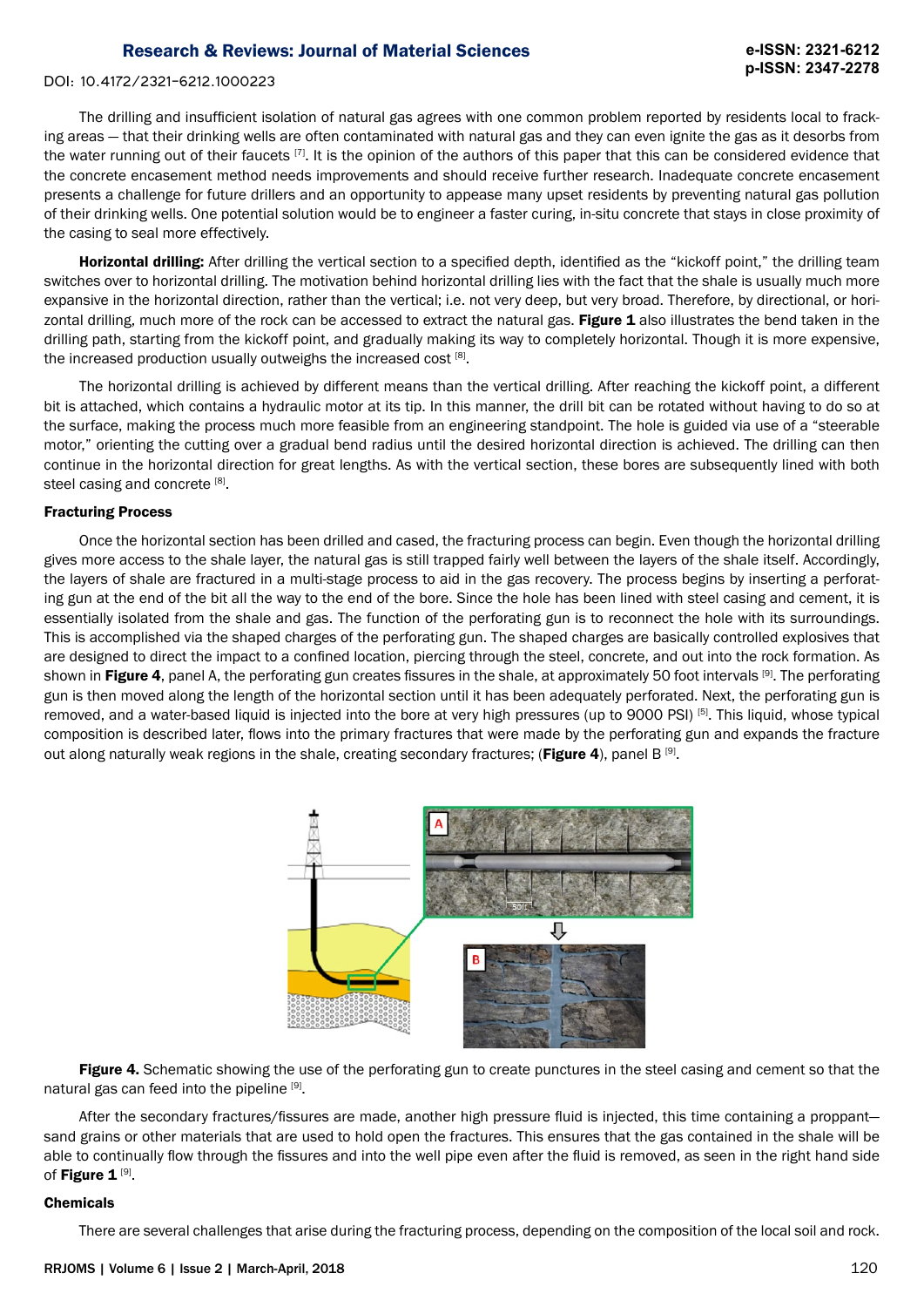DOI: 10.4172/2321-6212.1000223

The natural environment also poses some difficulties; bacteria, for example, can produce undesired gases and contaminate the product. Other organisms can reduce the efficiency of the fracturing process as well. Additionally, the high temperature and pressure inside the well bore make the process hard to control. The machinery involved in the fracturing process can also be damaged [9]. To control and increase the efficiency of the overall process, chemicals are introduced to the fracturing water with several purposes: to optimize the fracturing environment, to control the biological disturbances, and to protect the fracturing equipment. The chemicals can be generally classified into several categories: proppant, acid, breaker, biocide, pH adjusting agent, clay stabilizer, corrosion inhibitor, crosslinker, friction reducer, gelling agent, iron control, solvent, and surfactant.

Many of the fracturing fluid chemicals are known to be toxic to human body and wildlife, and several are known to cause cancer. The oil and gas industry and trade groups point out that in a normal fracturing process, the chemicals only make up about 0.5 - 2% of the fracturing water <sup>[10]</sup>. Considering the large amount of water used, the quantity of chemicals is significant. For example, in a four-million-gallon fracturing operation, 80 to 330 tons of chemicals are used. Therefore, knowing how all the chemicals function in the fracturing process and their hazards, as well as the possible environmental contamination in the water, air, and soil, is very important aspects of the fracking (Table 1).

| <b>Component/Additive</b><br><b>Type</b> | <b>Example Compound(s)</b>          | <b>Purpose</b>                                       |       | <b>Volume of</b><br><b>Chemical</b><br>(Gallons) |
|------------------------------------------|-------------------------------------|------------------------------------------------------|-------|--------------------------------------------------|
| Proppant                                 | Silica, quartz sand                 | Keep fractures open to allow gas flow out            | 9.51  | 2,85,300                                         |
| <b>Biocide</b>                           | Glutaraldehyde                      | Eliminate bacteria                                   | 0.001 | 30                                               |
| Water                                    |                                     | Deliver proppant                                     | 90    | 27,00,000                                        |
| Surfactant                               | Isopropanol                         | Increase the viscosity of the fluid                  | 0.085 | 2,550                                            |
| Gelling agent                            | Guar gum, hydroxyethyl<br>cellulose | Thickens the fluid to suspend the proppant           | 0.056 | 1,680                                            |
| <b>Breaker</b>                           | Ammonium persulfate                 | Allow delayed breakdown of the gel                   | 0.01  | 300                                              |
| Crosslinker                              | Borate salts                        | Maintain fluid viscosity as temperature<br>increases | 0.007 | 210                                              |
| Acid                                     | Hydrochloric acid                   | Dissolve minerals, initiate cracks in the<br>rock    | 0.123 | 3,690                                            |
| pH adjusting agent                       | Sodium or potassium<br>carbonate    | Maintain the effectiveness of other<br>components    | 0.011 | 330                                              |
| Iron control                             | Citric acid                         | Prevent precipitation of metal oxides                | 0.004 | 120                                              |
| Corrosion inhibitor                      | N,n-dimethyl formamide              | Prevent pipe corrosion                               | 0.002 | 60                                               |
| <b>Friction reducer</b>                  | Polyacrylamide, mineral oil         | Minimize friction between fluid and the<br>pipe      | 0.088 | 2,640                                            |
| Potassium chloride                       |                                     | Create a brine carrier fluid                         | 0.06  | 1,800                                            |
| Scale inhibitor                          | Ethylene glycol                     | Prevent scale deposits in the pipe                   | 0.043 | 1,290                                            |

**Table 1.** An example of the volumetric composition of hydraulic fracturing fluid [11,12].

**Proppant:** Proppant is used in hydraulic fracturing to keep the fissures open. This could allow gas or oil flow out and increase the production. On average, 300,000 pounds of proppant per well were used in the hydraulic fracturing process, and large sites can sometimes require up to more than 4 million pounds of proppant [10]. Sintered bauxite, zirconium oxide, ceramic beads can all be used as proppant, but the most commonly used proppant is sand. The required amount of sand for hydraulic fracturing is so great, that in the U.S., sand mining could be used as a metric for charting the extent of the hydraulic fracturing industry. However, sand mining can lead to high water consumption along with particulate and waste gas emissions. Accordingly, the environmental damage caused by sand mining has become an important issue [13].

Biocide: Fracturing processes usually use surface water that generally contains a large number of bacteria such as sulfatereducing bacteria (SRB) and acid producing bacteria (APB) [14]. Bacteria grow underground in the well bore and create undesired hydrogen sulfide gas, which is corrosive and has the potential to damage fracturing facilities and decrease the product quality. The flow back water is oftentimes polluted by the bacteria. As such, biocide is added to control the growth of bacteria. A series of tests are used to determine the type and the amount of biocide to use in the fracturing process. Glutaraldehyde and 2-Bromo-2-nitro-1,2-propanediol are two common biocides used.

Solvent, surfactant, friction reducer: Oil is a common fracturing product. However, oil does not dissolve in water nor acidbased fracturing fluids and, because of this, creates high surface tension that reduces fracturing fluid recovery. Solvents that dissolve in both fracturing fluid and oil are added to increase the contact between the two liquids and surfactant, which helps to reduce the surface tension. Friction reducers minimize the friction in undesired parts of the process, e.g. between the rotating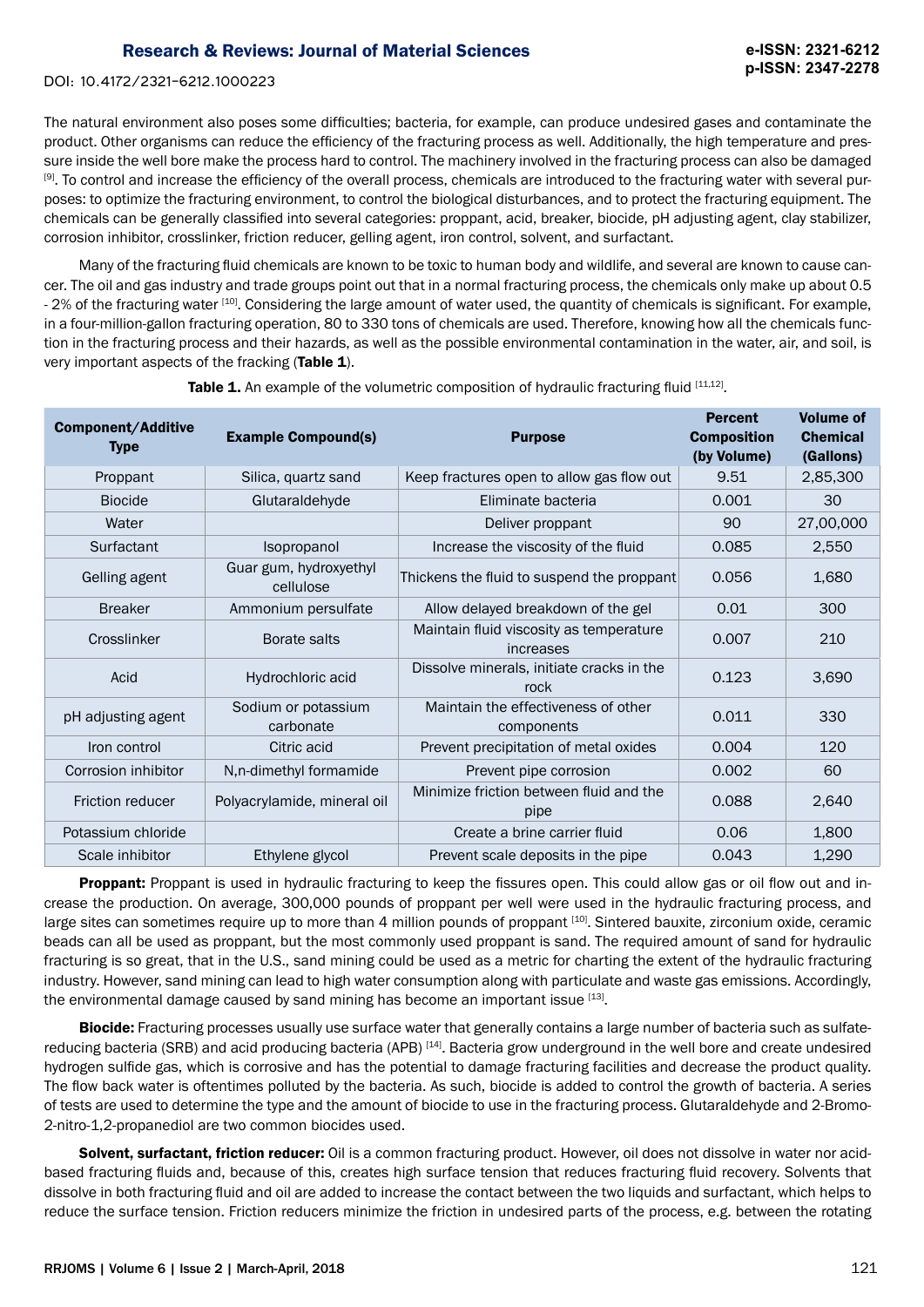#### DOI: 10.4172/2321-6212.1000223

bit and the fracturing fluid. These chemicals allow for higher efficiency and better overall production [15,16]. Methanol, isopropanol, polyacrylamide, petroleum distillate and various aromatic hydrocarbons are chemicals typically used for this purpose. A common additive is diesel. Diesel is very effective at solubilizing many of the nonpolar additives and created a more homogenous drilling fluid. Various components of diesel, however, such as benzene, toluene, ethylbenzene, and xylene are known to be carcinogenic and toxic to the liver, kidneys, and nervous system. Accordingly, the Environmental Protection Agency (EPA) has established regulation about using diesel in the fracturing under safe drinking water act  $[17-19]$ .

Gelling agent, breaker, crosslinker: The fracturing process requires high pressured fracturing fluid to bring proppant into the new fracture of shale and keep the fissures open to allow natural gas to flow out. This usually requires a large amount of surface water and high working pressure. Gelling agent and crosslinker are added into the fracturing fluid to increase the fluid viscosity. With higher viscosity, it is easier for fracturing fluid to bring proppant into the new fracture. This reduces the amount of surface water use and the working pressure. Breaker is then introduced into the shale to break down the gel structure of the crosslinked/ viscous fracturing fluid. The fracturing fluid is then removed, leaving the proppant in the fractures [15,20]. Peroxydisulfates are a commonly used breaker that break crosslinkers apart; guar gum, bisacrylamide, etc.

Acid, pH adjusting agent: Acid, usually hydrochloric, is used in fracturing fluids to dissolve rocks and remove drilling mud before the fracturing fluid injection. pH adjusting agent is used to maintain the pH value of fracturing fluid. This allows the other chemicals, such as crosslinker, to work under the desired pH environment so the characteristics will not be changed. Sodium or potassium carbonate and acetic acid are commonly used pH adjusting agent [21].

Iron control, clay stabilizer, corrosion inhibitor: The underground formations differ greatly from well to well. The minerals, soil, and the chemicals used therefore pose challenges to successfully fracturing the shale. For example, the physical properties of clay can change because of and during the fracturing process and can plug the fractures. Chemicals such as carbonates and sulfates, notably calcium carbonate, calcium sulfate, and barium sulfate, could form and block the fracturing process, and rust could form on steel tubing and well casings. To deal with these challenges, chemicals such as *Iron Control*, clay stabilizer, and corrosion inhibitor are added into the fracturing fluid case by case to optimize the fracturing process. Salts, oxygen scavengers, ammonium chloride, ethylene glycol, and polyacrylate are used to achieve this requirement [16,22].

Of all the chemicals used in fracturing process, diesel (as a toxic solvent), and sand (as the mostly used proppant), have the largest health and environment concerns due to their toxicity and high usages, respectively. Even sand mining alone causes great water consumption, waste gas emissions, and results in various health concerns related to crystalline silica. The toxic components of diesel such as benzene, toluene, ethylbenzene, and xylene could leak to drinking water systems through the fracturing process [19]. Regulations have been made by EPA and states to control these problems [17,18,23]. However, there are still difficulties and challenges. Report shows that some companies continue to use diesel or diesel derivatives that are often just as toxic [24]. The industry even argued that there are no regulations prohibiting the manner in which they are using diesel in their fracturing processes [25].

Chemicals can greatly improve the efficacy of fracturing. Sometimes chemicals can even help to avoid secondary hazards such as bacteria in waste. However, such chemicals do pose a potential hazard to human health and the environment [15,26,27]. With the rising concern from the public, several methods and new materials have been developed to replace or reevaluate the old chemicals and reduce the hazard to human health and the environment. The technology of fracturing could also be improved over time to reduce the risk of leaks and air emissions. Regulations and resident awareness could be the most important forces that push the industry to develop better ways to do hydraulic fracturing.

## ENVIRONMENTAL IMPACTS

The largest source of public mistrust for hydrofracking stems from its questionable effects on surrounding ecosystems and on human health. In brief, hydrofracking requires a substantial amount of water and a mixture of up to thousands of chemicals, many of which remain undisclosed, to be injected deep underground, where their physical and chemical impacts on groundwater are difficult to monitor. With the additional possibilities of air contamination, catastrophic spills, underground blowouts, and reports of home explosions and increased rates of cancer in areas exposed to hydrofracking, there is reasonable cause for public concern and interest, but also perhaps some healthy anxiety. To truly assess the environmental and health impacts of hydrofracking, it is necessary to examine each part of the process and determine where hazards to water, land, and air quality can occur, and by what means they can be detected.

#### Water Usage

To begin, it is important to understand how much water is consumed in the process, where the water is being taken from, and how it competes with personal usage. According to a study plan drafted by the EPA in 2011, the amount of water required to extract natural gas from a well varies according to the depth and porosity of the formation. Typically, this requirement is on the order of 2 to 4 million gallons of water necessary for each well  $^{[28]}$ . Table 2, taken from the same EPA study plan, shows the average water needs for various shale plays.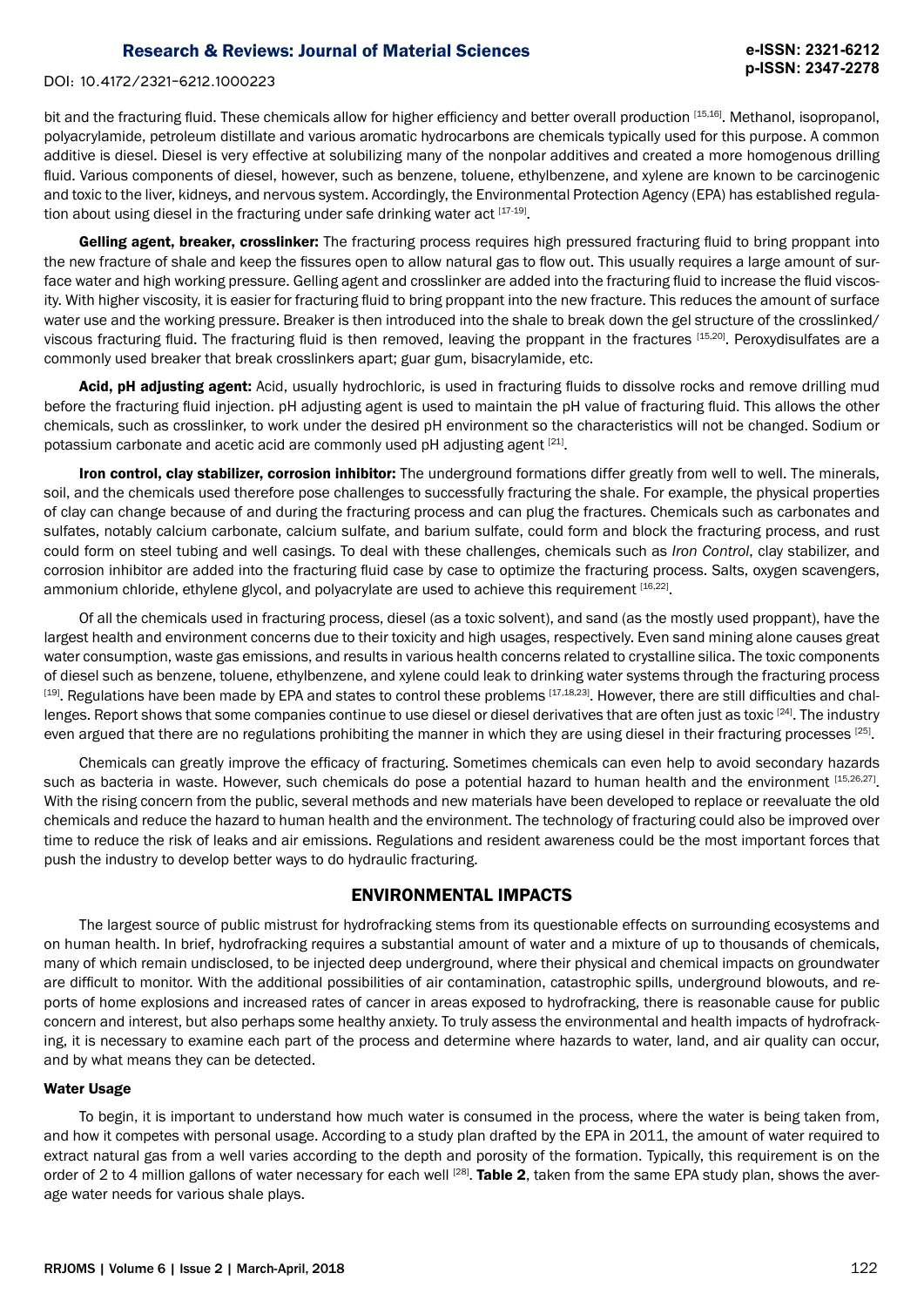DOI: 10.4172/2321-6212.1000223

Table 2. Comparison of estimated water needs for hydraulic fracturing in different shale plays [11].

| <b>Shale Play</b> | <b>Formation Depth</b><br>(ft) | <b>Porosity (%)</b> | <b>Organic Content (%)</b> | <b>Freshwater</b><br>Depth (ft) | <b>Fracturing Water</b><br>(gallons/well) |
|-------------------|--------------------------------|---------------------|----------------------------|---------------------------------|-------------------------------------------|
| <b>Barnett</b>    | 6,500-8,500                    | $4-5$               | 4.5                        | 1,200                           | 2,300,000                                 |
| Favetteville      | 1,000-7,000                    | $2 - 8$             | $4 - 10$                   | 500                             | 2,900,000                                 |
| Haynesville       | 10,500-13,500                  | $8-9$               | $0.5 - 4$                  | 400                             | 2,700,000                                 |
| <b>Marcellus</b>  | 4,000-8,500                    | 10                  | $3-12$                     | 850                             | 3,800,000                                 |

With approximately 35,000 wells fractured each year, this equates to a usage of 70 to 140 billion gallons of water annually.

According to Josh Brown of Chesapeake Energy, 3.6 trillion gallons of water are consumed annually in Pennsylvania, of which 0.19% is used for hydrofracking [29]. In the Barnett shale area in 2010, out of the total 554 billion gallons of water used, 9.5 billion gallons, or 1.7%, went toward gas production [30]. As a percentage of the total use, this is a small fraction of the water that is consumed yearly in areas where hydrofracking is prevalent. However, it should be understood that this usage comes in large bursts, as opposed to being spread out over the course of the year, as with regular human use. This may not allow the groundwater opportunity to maintain a steady level as it is used up, and the EPA has concerns that lowering the groundwater levels alone can lead to chemical contamination of the water by naturally occurring minerals and can also lead to bacterial growth, resulting in odor and flavor problems. Lowering surface water levels can result in changing a stream's velocity, temperature, and depth, and because surface streams and aquifers have a synergistic relationship, altering one significantly will affect the other. The effects of large volume water withdrawals would be most severe in arid climates, such as that of North Dakota.

## Chemical Mixture and its Flow History

On top of complications from water consumption, concern stems from the nature of the chemicals used in the hydrofracking fluid. As previously discussed, the hydrofracking fluid consists largely of water and proppant, which is usually sand, and thousands of chemical additives in small concentrations. The amount of chemicals used depends upon conditions specific to the well that is being fractured and may be determined by means of computer modeling [31]. Table 1 above, taken from the EPA's aforementioned study plan, shows a small assortment of the chemicals used in the fluid. The exact number and identity of chemicals used remains undisclosed, although the EPA has been able to compile a considerable list of known chemicals and an estimate of some of their concentrations. The list contains about 1,000 entries, but it still remains unknown how this number compares with the actual number of chemical additives.

The chemicals used fall into a range of toxicities, from being relatively benign, like guar gum and polyacrylamide, to poisonous, like ethylene glycol and glutaraldehyde. The number of chemicals and their identities are considered proprietary by oil and gas companies and are thus well protected. Without knowing the exact identity and concentration of the chemicals, it is difficult to assess the health risks posed by the fracking fluid alone. An investigation by the US House of Representatives Committee on Energy and Commerce, however, was able to yield the following: "…between 2005 and 2009, the 14 [leading] oil and gas service companies used more than 2,500 hydraulic fracturing products containing 750 chemicals and other components," including, "…29 chemicals that are: (1) known or possible human carcinogens; (2) regulated under the *Safe Drinking Water Act* for their risks to human health; or (3) listed as hazardous air pollutants under the *Clean Air Act*" [32]. This does not answer the question of whether these 29 chemicals are in harmful concentrations or not. It does bring up another contentious issue, however, which is the exemption of hydrofracking activities from the *Safe Drinking Water Act* and *Clean Air Act*.

In an ideal situation, the hydrofracking fluid would not be at risk of entering drinking water resources in the first place because of the protections put into place, such as cementing around the wellbore, geologic testing of the subterranean layout in each play, and constant monitoring of the fracking conditions. Concern, rather, comes from the real possibility of negligence, poor well construction, oversight, and human error leading to an uncontrollable release of harmful chemicals into drinking water resources. There are several modes by which this could occur. The chemicals could migrate from the shale formation to aquifers by means of large fractures, poorly constructed wells could lead to blowouts under high pressure, and poor treatment of wastewater and chemicals during transportation could lead to accidental surface spills.

## Blowouts and Groundwater Contamination

Incidents of underground blowouts as a result of shale gas drilling have been reported, although rarely. The Texas Railroad Commission has reported twelve blowouts in the Barnett shale play, two of which were underground [33]. The causes and consequences of these blowouts are not publicly available. Statistics on the frequency of blowouts for offshore oil and gas wells is compiled by the International Oil and Gas Producers Association, although there is little data on the frequency of onshore gas and oil well blowouts [34]. There are a few analyses, however, which outline the subsequent damages caused by underground blowouts. For example, Kelly and Mattisoff reported on a blowout in Ohio in 1982 caused by the unexpected drilling of a high-pressure gas pocket [35]. The gas immediately shot up the uncased wellbore and was transported through natural fractures in the ground. Fifty one families in an 11 km2 area ended up being evacuated, and eight months after the leak was contained, harmful levels of gas concentrations were still found in four water wells [35].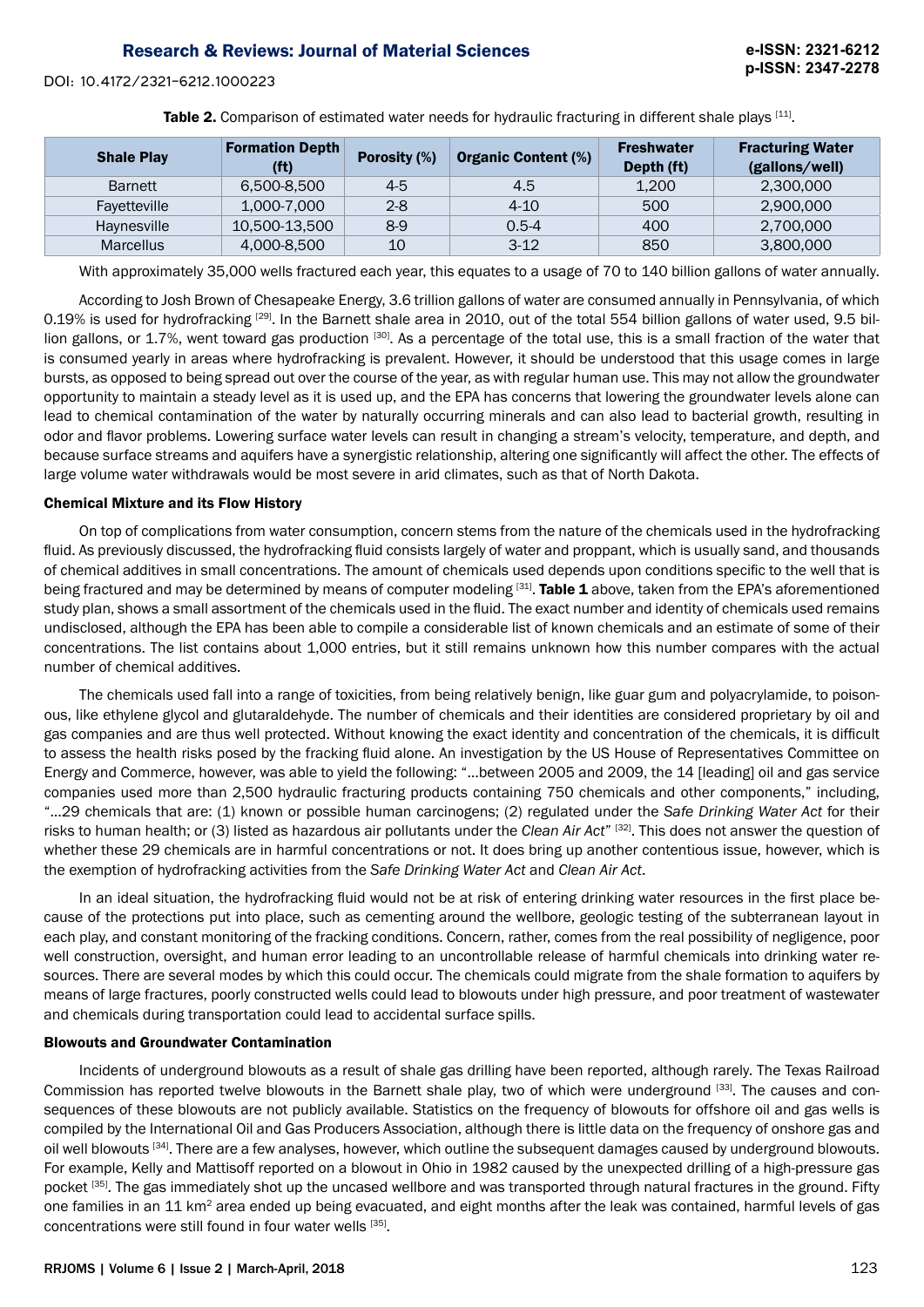DOI: 10.4172/2321-6212.1000223

#### **Wastewater**

After the fracturing period, the pressure on the well is released, and a fraction of the fluid migrates back to the surface as "flowback," a process which can occur over the course of several weeks [36]. The amount of fluid recovered is estimated at about 25 to 75% in some areas, such as the Barnett shale play, [37-39] and 10 to 30% in others, such as the Marcellus shale play [40]. The volume of flowback is not reported to any state agencies, however, meaning these estimates could be very inaccurate. Regardless, the remainder of the injected fracking fluid is known as "produced water," which flows out of the well concurrently with the harvested hydrocarbon gases. Flowback and produced water together make up the wastewater from hydrofracking. The wastewater is handled in a number of different ways, including treatment followed by reuse for hydrofracking in the same well or a different well, injection into Class II underground injection control (UIC) wells, or treatment at publicly owned treatment works (POTW) or commercial wastewater treatment (CWT) facilities.

Recycling hydrofracking fluids is a beneficial practice, as it reduces strain caused by ground and surface water extraction, and it postpones the need to treat the water. Before being reused, the fluid does need to be treated to some extent in order to account for the dissolution of naturally occurring minerals from the shale formation and for biogeochemical interactions that take place during injection. To facilitate this procedure, researchers at Texas A&M are currently pilot testing a mobile treatment system in the Barnett shale region [37]. If the recycled fluid is to be used in a well that has already been injected, however, there is concern over the structural integrity of the well after one or more injections, which is not well understood. Recycling, though beneficial, is not a final solution, as the hydrofracking fluid will still eventually come to the end of its cycle and need to be treated before being returned to its source or used for a different purpose. If it does not get treated, then at the least it will need to be sequestered in a UIC.

Injection into UICs is currently the most common method of treating hydrofracking wastewater. Wherever this is not an option, the wastewater can be sent to a POTW or CWT for treatment before being returned to drinking water resources. While a CWT may be specially equipped to handle known contaminants in the wastewater, this is not the case with POTWs. The sodium chloride content, for instance, damages equipment [38,41], bromides lead to toxic brominated disinfection byproducts, and POTWs lack treatment methods for radionuclides. For these reasons, the state of Pennsylvania has limited the disposal of hydrofracking wastewater at POTWs to less than 1% of the POTW's average daily flow [42]. Additionally, hydrofracking wastewater is no longer allowed to be sent to 15 different POTWs in Pennsylvania [43]. Improving POTWs so that they could handle the known and unknown contaminants in hydrofracking wastewater would help by allowing the oil and gas companies more options for how they manage the wastewater. This would first require a disclosure of the fracking fluid's chemical composition.

Having knowledge of these dangers, experimentation is needed to determine where such phenomena as leaching of chemicals into drinking water are occurring or can be projected to occur. Typically, if contamination is found in water sources, it is difficult to attribute its origin solely to the practice of hydrofracking, as opposed to natural causes. Additionally, it is difficult to determine if water quality in specific areas has been contaminated only in recent times, or if it has historically been contaminated. In this same vein, it remains to be seen what projections for water quality in the future hold should hydrofracking become even more common. Answering these questions requires case studies of a range of wells in different shale plays over a substantial period. The EPA, for instance, has planned such an investigation on direction from Congress with preliminary reports to be released by late 2012.

## Landscape Effects

After consideration of the source credibility (and of the later sections on economy and regulating bodies), it is important to highlight some of the plausible, potential, and commonly reported negative impacts of the hydrofracking technique. These are the greenhouse gases which are emitted by fracking fluid transport vehicles and drills, soil erosion surrounding drainage basins due to stirring up of previously undisturbed soil by commercial vehicles, and the classification of the types of contact that humans have with hydrofracking chemicals in their surroundings and their unintended impacts. The effects on the immediate area surrounding drill sites are much less severe than previously. Hydrofracking with horizontal drilling can explore more underground resources with less surface area than ever before. It is through cautious consideration that we can identify the most dangerous aspects of this emergent technology.

If these challenges can be overcome, hydrofracking is sure to be a part of the American energy landscape for some time to come. But then again, many governmental regulating bodies have given the technology a 'pass' and allow it to continue even with these issues. It is the job of engineers to criticize and then create changes in the technology. It is due to our unique understanding of matters of scale and fundamental sciences that we can weigh the relevant impacts as engineers. Once we understand the negative impacts, we can begin to spend time and effort minimizing them, of which some suggestions are offered.

One trend in the fracking process is decreasing surface landscape impact. The fracking process requires less surface area than ever [44]. In the 1970s, 20 surface acres allowed for the exploration of approximately 500 subterranean acres. Presently, due to horizontal drilling, 6 surface acres allow for the exploration and acquisition of gases in approximately 3,200 subterranean acres.

Flammable water near fracking sites is due to methane contamination. This methane must be recovered, as it can become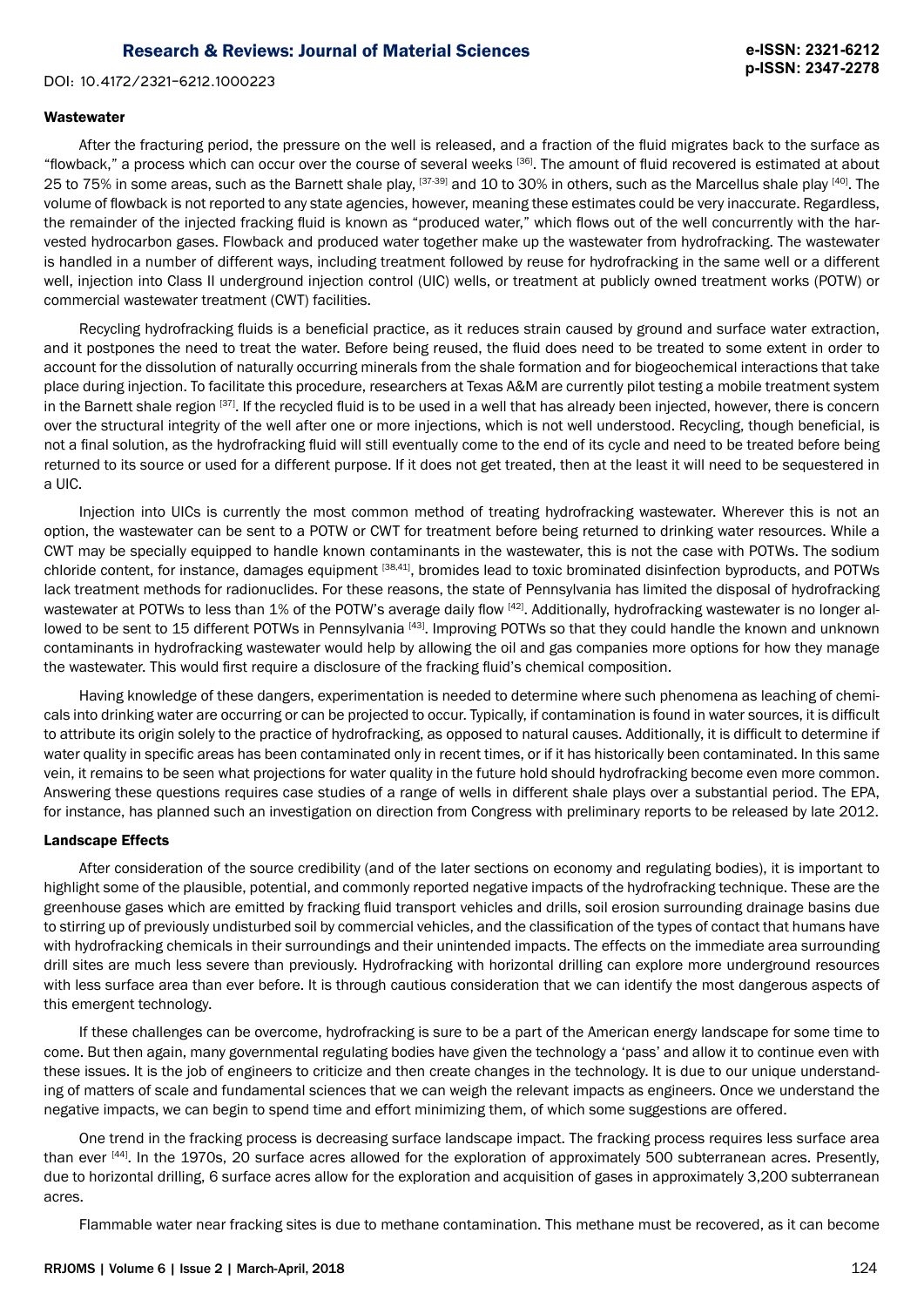#### DOI: 10.4172/2321-6212.1000223

desolvated when entering kitchens and bathroom areas in homes. The dilution of methane into enclosed atmospheric spaces has been known to sustain combustibility, which can be set off by a spark from the faucet or any metal on metal contact [7]. Therefore, methane in potable water sources represents an extreme hazard. Knowing that some of the environmental impacts of fracking can be caused independent of hydrofracking complicates matters. Methane-water concentrations should be monitored regardless of the extent to which it is sourced from hydrofracking incidents. One study found that seven percent of wells in New York State possess the critical concentration or higher to be inflammable [45]. Methane recovered from drinking water can be put into plants and burned with the rest of natural gas to produce energy.

It might be advantageous to decrease the number of companies that monitor and formulate the hydrofracking fluid to increase uniformity with respect to process conditions and the implementation of new regulations. Furthermore, this simplifies the adjustment phase companies face during changes in regulation and representation in discussions regarding fracking policies. It is nearly impossible to enforce all of the new decisions being made in courts and other levels of government with the large number of companies to delegate to presently, of which there are over 1000.

For those municipalities where the drinking water is contaminated, purification systems that neutralize the effluent toxicity of these compounds that have not been a problem previously should be developed and incorporated into existing water treatment plants. These should be in the wastewater treatment processes where toxicity may not be present now but is highly probable. This is a preventative measure for the case wherein water tables somehow pick up portions of these compounds. Presently, in many municipalities surrounding fracking, including larger cities such as New York, Cleveland, and others, there are no measures in place to filter xylenes, benzenes or other aromatic compounds.

Even if water purification were no longer an issue, there will be other effects from the presence of these aromatic compounds. These benzene derivatives are called aromatics because they typically have strong odors, an indication that they have a reasonable vapor pressure at STP. The long term effects of inhalational exposure and other effects are outlined in their MSDS sheets and are likely to be non-negligible. Critical studies of the present impact can and should be performed. A good resource of incidents related to fracking on a location-specific basis are reported at fracktrack.com [46].

All hydrofracking compounds, without exemption, should be public knowledge such that their structure and health effects can be evaluated. If these mixtures are intellectual property or proprietary, then NDA agreements must be signed by respectable third-party evaluators and must participate in a peer-review-like process. Again, if the number of companies who are allowed licenses to frack is limited, then the propriety issue evaporates.

Furthermore, many estimations neglect that in many instances, supply water and disposal water should not be taken from, and then disposed to the same place. When water is sourced from a body and then put back into that body, it results in a "double dilution." The double dilution process puts more chemical in a smaller volume, and its concentration increases over time. This is different from the preferred method of taking water from a source, utilizing it in fracking, and then treating the water before providing it back to the source or recycling in the fracking process.

Marcellus shale drilling plays in the western and upstate New York region are surrounded by the Susquehanna River. This water is sourced in the Osteogo Lake of Cooperstown, NY and from the West Branch of the Susquehanna. It has an outlet in the Chesapeake Bay of Haavre de Grace, Maryland and therefore interconnects with the Atlantic Ocean. This river has a volumetric flow rate of 40,080 ft $3/$ s and represents half of the inflow into the Chesapeake Bay. The river also interconnects with the Delaware Basin which flows throughout New Jersey. A significant portion of predicted Marcellus Shale sources of natural gas underlies New York City's water reservoirs and aqueducts. By nature of the hydrofracking process, interconnects and break boundaries between subterranean cavities are created. These particular reservoirs are the source of 90% of NYC water. It therefore is of great concern that this process is occurring in the region.

Pollution of the Susquehanna system would be an unwieldy cleanup operation, comparable to the PCB contamination of the Hudson River by GE in the 40s to the 70s <sup>[47]</sup>. If it were deemed necessary for cleanups in a region affected negatively by fracking, the companies doing the fracking should be fiscally responsible.

One method to determine if fracking is the source of contamination and toxicity is the use of isotopic fingerprinting tracer compounds. Since 25% of the injected mixture is recovered within several weeks of injection, this method is a quick and relatively cheap way to determine if the toxicity is due to hydrofracking.

There is the possibility of earthquakes and enhanced seismic activity around fracking sites due to the breaking down of underground structures and removal of fluids. Perhaps these regions would make good sites for composting and landfills. Government surveyors frequently search for new sites for trash and refuse abatement and fracking sites may make it possible to achieve both.

#### Health Impacts

Based upon the broad information available, it appears the following set of topics warrant a modification of present methods and offer potential for immediate positive outcomes. One thought would be moving people that have tested positive for toxicity to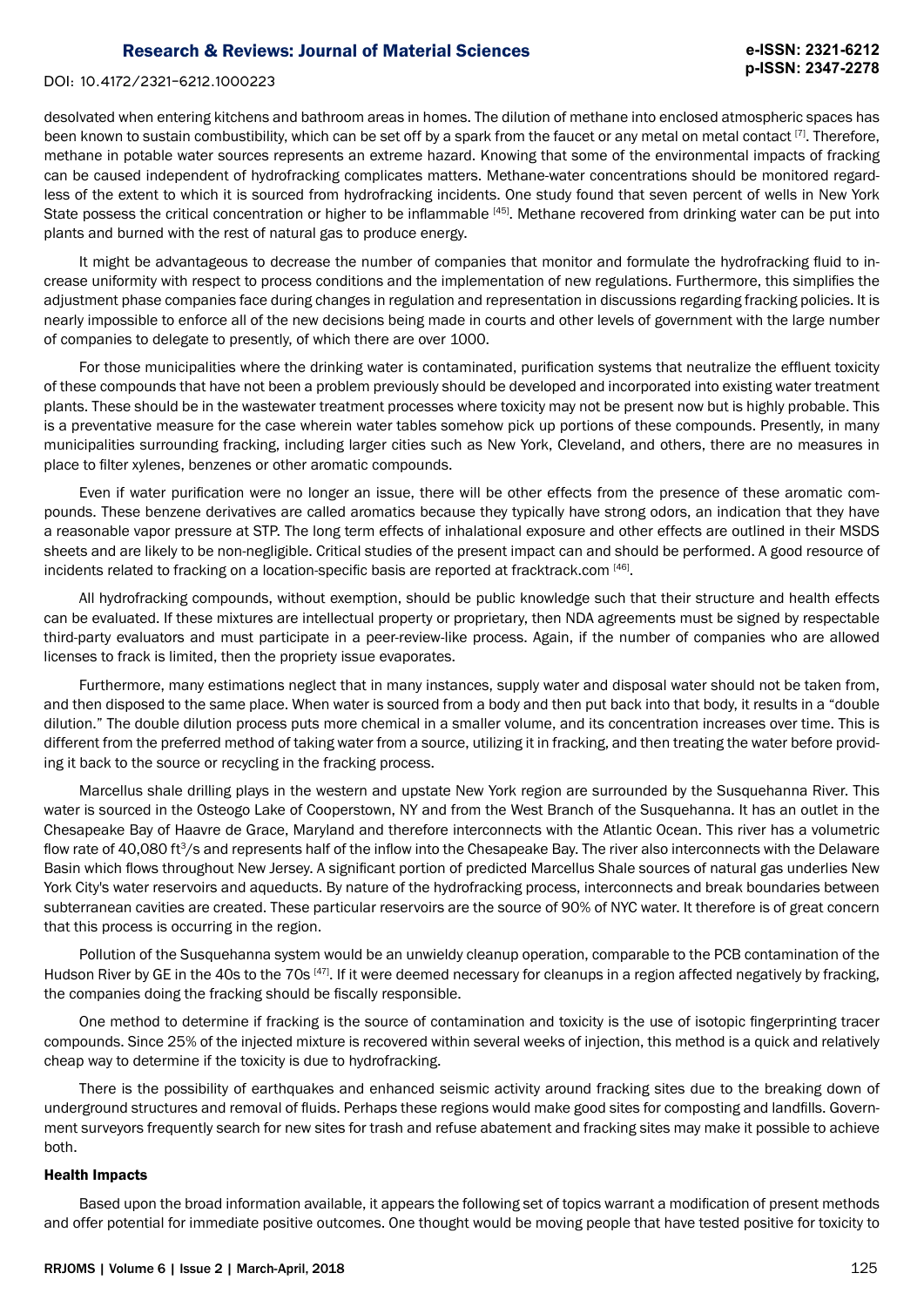#### DOI: 10.4172/2321-6212.1000223

carcinogenic and mutagenic compounds such as xylenes to safer areas. Based upon the surrounding ground water sources, the contamination is from fracking fluid entering the aquifers. This is especially important since exposure to these compounds has been shown to increase the rate of rare forms of cancer, cause stillbirths, cause hypertension, and can lead to the death of small animals [48]. Xylenes, a class of dimethyl substituted benzenes, and pyrans are not present in drinking water naturally as their chemical cousin, benzene, is known to be present in very small, specific concentrations. When xylenes are present in blood, urine, and drinking waters that are above MSDS and safe medical exposure limits, there should be a relocation process that occurs for those individuals. Some critics of the idea to relocate those contaminated with xylenes may say that it is not the government's right to move them or rather that it is their right to stay where they are. However, indirect contact is an unreasonable risk to these people, and the overall economic impact of trucking in water to cisterns, as is a current protocol, is unsustainable.

Furthermore, the increased levels of barium, strontium, and bromides have altered the overall salinity of the Ohio River, whose confluence surpasses even the width of the Mississippi. This can cause health impacts such as hypertension to those drinking such waters. Cattle are dying from eating the grass [49].

#### **Regulations**

Due to the potential environmental impacts associated with extracting hydrocarbons from the ground, the U.S. EPA has long regulated the oil and gas industry under a variety of statutes to ensure that the land, water, and air remain protected [50]. Many of these statutes apply directly to shale gas hydraulic fracturing, though some have been modified to include exemptions for shale gas. Many of these exemptions have become quite controversial and are contested to have led to substantial environmental pollution. The possibility of these statutes being rewritten in the future, becoming much stricter, could necessitate the re-engineering of many of the traditional fracking processes; presenting difficult challenges and opportunities.

Several key acts which govern the land and water are the *Resource Conservation and Recovery Act (RCRA)*, the *Safe Drinking Water Act (SDWA)*, and the *Clean Water Act (CWA)*. RCRA governs the generation, transportation, treatment, storage, and disposal of hazardous waste—applying also to the impoundments used to store used fracking fluids. The SDWA pertains to activities that could contaminate groundwater sources of drinking water due to migration of injected fluids from subsurface activities, while the CWA governs discharges to surface waters. The SDWA is regulated in part by the *Underground Injection Control (UIC)* program [51,52]. The EPA has adopted technology-based requirements known as *Best Practicable Control Technology Currently Available (BPT)* and has added measures to prohibit pollutants being dumped into navigable waterways [53].

While these acts outline a very sophisticated system of regulations and preventative measures for protecting the environment, most of them have been modified to include exemptions that pertain specifically to shale gas fracking. For example, exploration and production (E&P) wastes of the shale gas process are exempt from RCRA guidelines [54]. Additionally, current legislation excludes natural gas activities from UIC jurisdiction, unless diesel fuel is specifically one of the components [17]. Finally, many pieces of the legislation have even redefined "pollutant," to specifically exclude fluids injected into the ground during the shale gas fracking process. Several accidents and examples of pollution stemming from some aspects of these exemptions have been found [35]. These have resulted in public outcry and condemnation of the fracking process as a whole, claiming that the motivation for these exemptions was originally tied to politics and big business, making their future unclear.

Other important acts relevant to the shale gas industry provide guidelines for protecting the air; one such act is the *Clean Air Act (CAA)*. The CAA governs the emissions of hazardous air pollutants and greenhouse gases. Preconstruction and operating permits are required, obeying *New Source Performance Standards (NSPS)* and *National Emission Standards for Hazardous Air Pollutants (NESHAPs)*, documenting and restricting emissions of "hazardous air pollutants" and "criteria air pollutants." *Mandatory Greenhouse Gas Reporting Rule* requires documentation of greenhouse gas emissions [55]. Furthermore, major producers/ emitters are subject to review under *Prevention of Significant Deterioration (PSD)* and *Best Available Control Technologies (BACT)* programs [56]. Again, these regulations aim to ensure that the air is protected, though the occurrences and extent for air pollution from shale gas fracking are usually regarded as fairly minor when compared to the potential hazards posed to the land and water.

While most of these acts provide great framework for protecting the air, land, and water, it is likely that many of them will be reviewed in the future to ensure that their exemptions pertaining directly to shale gas extraction do not compromise the efficacy of the programs as a whole. Furthermore, extensive tests and studies will likely need to be done to evaluate the extent of existing and potential future damage from the process. Accordingly, this presents a challenge and an opportunity to begin exploring alternative practices, methods, and procedures to ensure the land, water, and air remain clean and protected [57-60].

In Table 3, FTE stands for "full-time equivalent." The Low and Average designations describe low and average development scenarios likely to take place in the near future in the state, so they can be taken as "at least" and "expected" values, respectively. The NYS DEC report also suggests a conservatively-estimated \$31 million to \$125 million in income tax revenue for the state from the development of fracking  $[61]$ .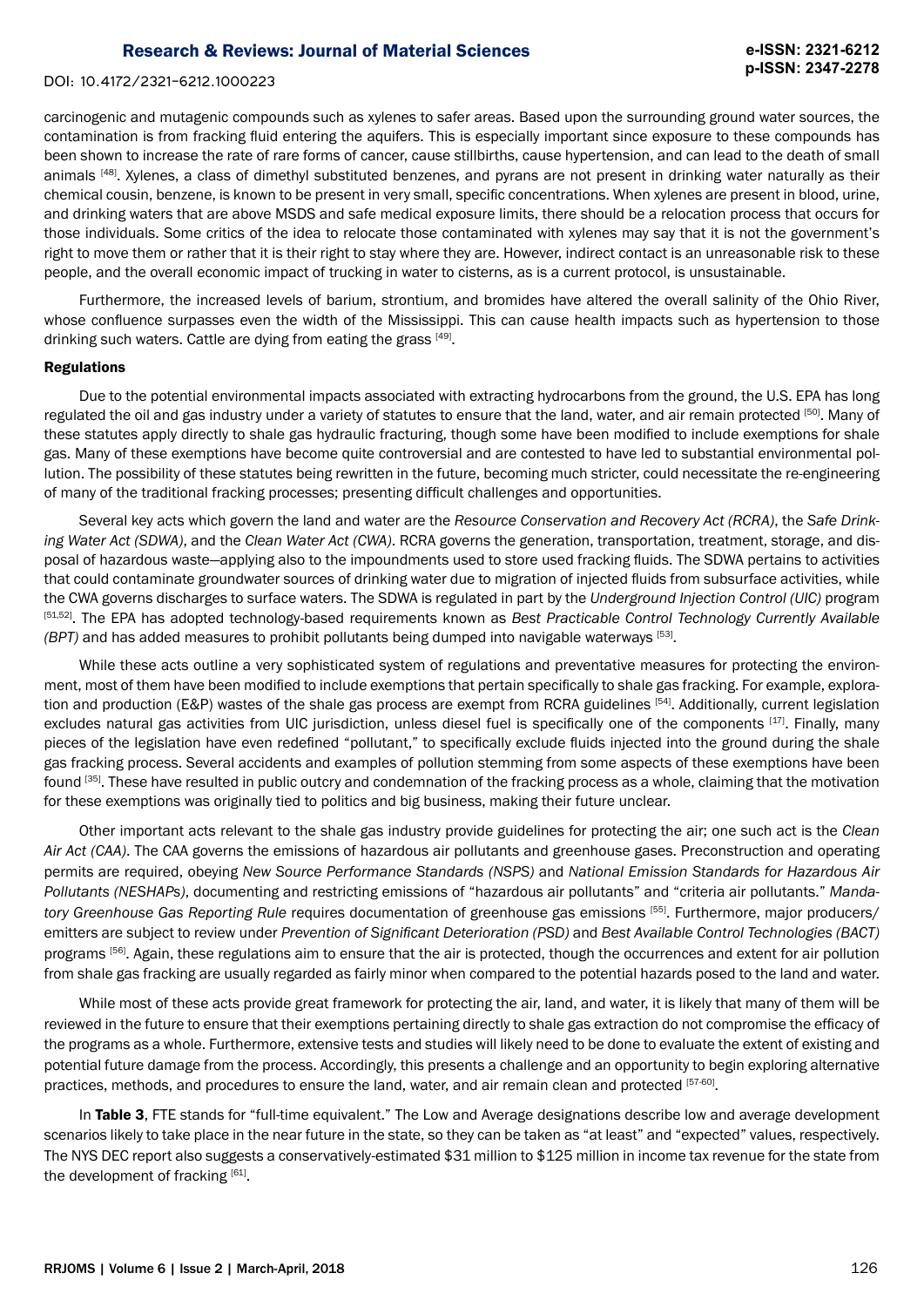DOI: 10.4172/2321-6212.1000223

Table 3. Maximum Direct and Indirect Employment Impacts on New York [61].

|                                                                  | <b>Total Employment (FTE jobs)</b> |         |
|------------------------------------------------------------------|------------------------------------|---------|
| Scenario                                                         | Low                                | Average |
| Direct Employment Impacts                                        | 6,198                              | 24,795  |
| -Construction Employment                                         | 4,408                              | 17,634  |
| -Production Employment                                           | 1,790                              | 7,161   |
| Indirect Employment                                              | 7,293                              | 29,174  |
| <b>Total Employment Impacts</b>                                  | 13.491                             | 53,969  |
| Total Employment as a Percent of New York State 2010 Labor Force | 0.20%                              | 0.70%   |

## Projections for 2035

The comparison of 2010 data to 2035 projections from the EIA are shown succinctly by the INGAA in Table 4  $^{[62]}$ .

| Shale gas as                      | 2010 | 2035 |
|-----------------------------------|------|------|
| % of U.S. natural gas production  | 23%  | 49%  |
| % of U.S. natural gas consumption | 21%  | 51%  |
| % of U.S. annual energy use       | 5%   | 13%  |

Table 4. 2010 Data vs. 2035 Predictions [57,58].

It is readily observed that shale gas will more than double in collection and use over this 25-year span, reaching around half of all natural gas produced and consumed and 13% of total energy use in the U.S.

The graph shown in Figure 5 shows that by 2035, the U.S. will draw very near to switching from a net importer of natural gas to a net exporter [63]. The exact implications for the community impact of fracking are difficult to determine, as well as the costs of construction and production, although costs of a new technology can generally be expected to decrease as processes become better understood and optimized over time. What is clear from these projections, however, is that natural gas produced from fracking is only expected to become a larger player in the U.S. energy market and overall economy in the near future. Any changes to the fracking process, particularly those that stem from concerns about the bulk amount of material, should be addressed as quickly as possible, as it is clear from the EIA projections that the applications of this technology will continue to rapidly expand each year, as seen in Figure 5.



**Figure 5.** America's natural gas imports and exports, data and projections  $[63]$ .

# INFRASTRUCTURE

The success of hydraulic fracturing has brought about huge economic benefits by unlocking previously inaccessible natural gas reserves, but meanwhile it poses a serious challenge to the building, expanding, and upgrading of infrastructure that arises from the fast production of natural gas. For instance, the abundant crude from Alberta oil sands has spurred the need to construct the massive "Keystone XL" pipeline to carry the crude to the Gulf of Mexico. Though it was temporarily delayed, one can tell that a well-developed infrastructure network is a prerequisite for implementing a fracking project in the field.

The infrastructure network is related to producing the shale gas, gathering the natural gas, midstream processing of shale gas, and transporting the gas to the market. In the case of the U.S., over the next 25 years, the Interstate Natural Gas of America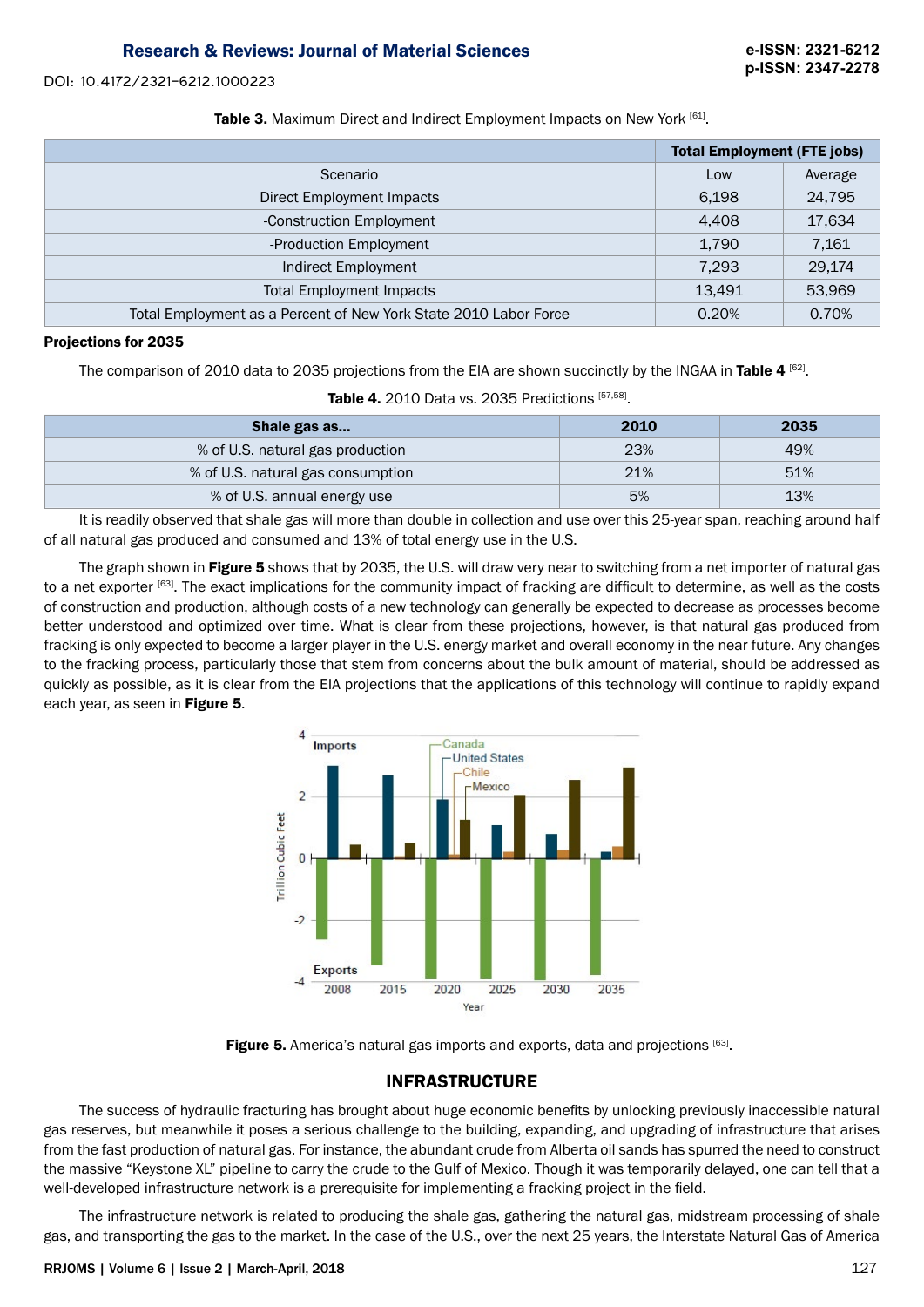DOI: 10.4172/2321-6212.1000223

(INGAA) suggests a significant infrastructure network development to accommodate the production of natural gas. Specifically, the U.S. will need to add over 43 billion cubic feet per day of incremental mainline capacity; 1,400 miles per year of new gas transmission mainline; 16,500 miles per year of new gathering line, 600 miles per year of new lateral pipeline to/from natural gas-fired power plants, processing facilities, and storage fields [64]. However, these are just a portion of infrastructure needs. Additional infrastructures, such as local transportation, processing plants, and liquefied natural gas terminals, are all required for the whole infrastructure network. Discussed below are the key infrastructure needs and recent development linked with the burgeoning of shale gas production by the hydraulic fracturing technique.

## Fracking and Production

A commonly used drilling approach in fracking is horizontal drilling, which involves drilling wells deep enough to the rock layer containing the substance to be extracted. This drilling activity significantly increases the local demand for raw materials, i.e. concrete, steel, and site services, which means abundant manpower. Also, it involves the procurement of necessary equipment, such as slurry blenders and many high-pressure and high-volume pumps [65]. All the above demands put a burden on the local facilities that produce, transport, and distribute these goods and services.

Perhaps a more noticeable effect of the fracking process on local facilities is due to the large amount of chemicals used. In the process, large quantities of water, sand, proppants, and chemical additives are injected into the rock layer. These materials often need to be transported to distant areas where the fracking site is located. This generates pressure on regional transportation, especially places with less-developed transportation networks. Roads and highways, in most cases, need upgrading, which is neither a responsibility of the gas industry or private companies. Therefore, the fracking process could potentially disturb the local transportation.

Rail systems, though capable of carrying more goods - one rail car carries about four truckloads of product - , are also stressed because of the large amount of raw material and equipment used in a fracking site. However, it helps eliminate some of the truck traffic that has congested small communities in the fracking area. For example, the Eagle Ford Shale has prompted the expanding of Hondo Railway from 13,000 to 80,000 feet of track, which is capable of moving 15,000 rail cars carrying fracturing sand, crude oil, ethanol, and power plant parts. This, perhaps obviously, chould ease the local transportation burden.

Another concern is the disposal and recovery of waste when the liquids are pulled back from the wells. Since more than 700 chemicals, many of them known carcinogens, are present in the waste, proper treatment of these substances becomes a question. In addition, the incomplete disclosure of fracking chemicals adds to the difficulty of safely treating the wastewater. Many wastewater plants are not equipped with the technology that could handle the complex toxins in wastewater, and therefore cannot eliminate all the waste before discharging. To minimize the negative effect of fracking wastewater, a cooporative effort between the gas industry, government, and waste treatment facilities is needed urgently.

#### Gathering and Processing

After natural gas is extracted to the surface, it must be carried to processing plants by gathering, transmission - interstate and intrastate, and distribution pipelines. Figure 6 summarizes the whole transmission process of natural gas and oil from producer to customer.



Figure 6. Transmission of natural gas and oil from producer to customer [66].

After the natural gas is extracted from underground, it needs to undergo several processing steps before entering the gather-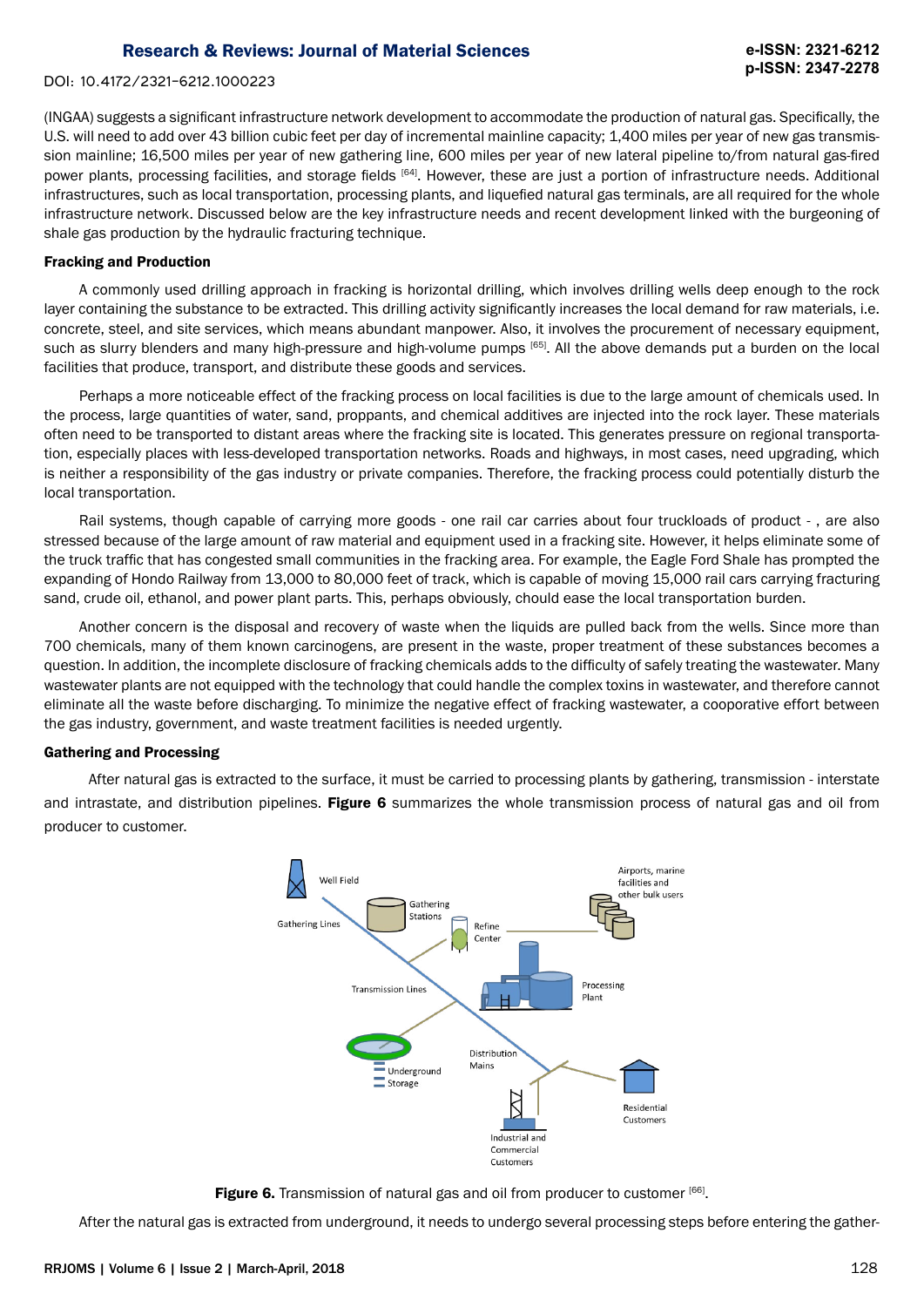## **e-ISSN: 2321-6212 p-ISSN: 2347-2278**

## DOI: 10.4172/2321-6212.1000223

ing line (Figure 7). Since the extracted natural gas contains hydrocarbon liquids and water which could interfere with the natural gas compressors and other equipment, these contents need to be removed first. This is typically done at or near the wellhead where the dehydration and processing plants are. To prevent the remaining liquids from condensing during operation, different equipment is installed along the pipeline, which also monitors small amounts of lubricating oil that leaks into the natural gas stream [67]. Then, the gathering pipelines carry the remaining natural gas to other plants, such as amine units, for removal of hydrogen sulfate or carbon dioxide, and dehydration and mercury removal plants for further purification. Finally, the gas is sent to a demethanizer to separate natural gas liquids (NGL) from natural gas that meets pipeline specifications to be transported via transmission pipelines [68].



**Figure 7.** Processing step of raw natural gas  $[69]$ .

Since these pipelines usually extend long distances, the investment can be substantial. According to the Energy Department, about 1,000 Marcellus shale wells sit uncompleted, mainly because of a lack of pipeline infrastructure. Recently, Williams, an energy infrastructure company, signed a new contract that allows it to extract, transport, and market NGL and olefins from the offgas near Fort McMurray, Alberta. A total capital expenditure will be between CA\$500 million and CA\$600 million. Caballo Energy, LLC is now constructing a cryogenic processing plant to serve the booming natural gas output in the Mississippi Lime and Cana Woodford Shale plays. The facility will be able to process 60 million cubic feet of natural gas per day, improving Caballo's processing capacity to approximately 100 million cubic feet of natural gas per day.

## Transporting the Natural Gas to Market

The modern day natural gas transportation system consists of a complex network of interstate and intrastate pipelines connecting the producer and end-use market. Aside from gathering pipelines, transmission pipelines are responsible for moving the natural gas from processing plants/from import terminals to high-demand centers, where they tie into distribution networks. The distribution pipelines serve as back roads and neighborhood lanes, carrying the gas with small diameter lines from the transmission system to end users [70]. To adjust to the demand change caused by the drop of natural gas prices, the transmission and distribution network will need expanding and upgrades. Figure 8 is a typical example of the adjustment and augmentation of infrastructure to support an active Marcellus Shale play.



Figure 8. Extensive natural gas pipeline has been built to enable the development of the Marcellus Shale Play [69].

Many shale gas projects in the northeastern U.S. are aimed at strengthening the demand and supply chains between Marcellus Shale producers and northeastern markets. The Northeastern Supply Link and the Atlantic Access Pipeline project will enable the supply of Marcellus Shale to the market. The first project was designed to be able to deliver approximately 250 thousand dekatherms per day (MDth/day) of natural gas from the Leidy hub in Pennsylvania to pipelines in New Jersey. Thirteen miles of additional pipe segments will have been required to be constructed besides additional compression and existing facility modifications.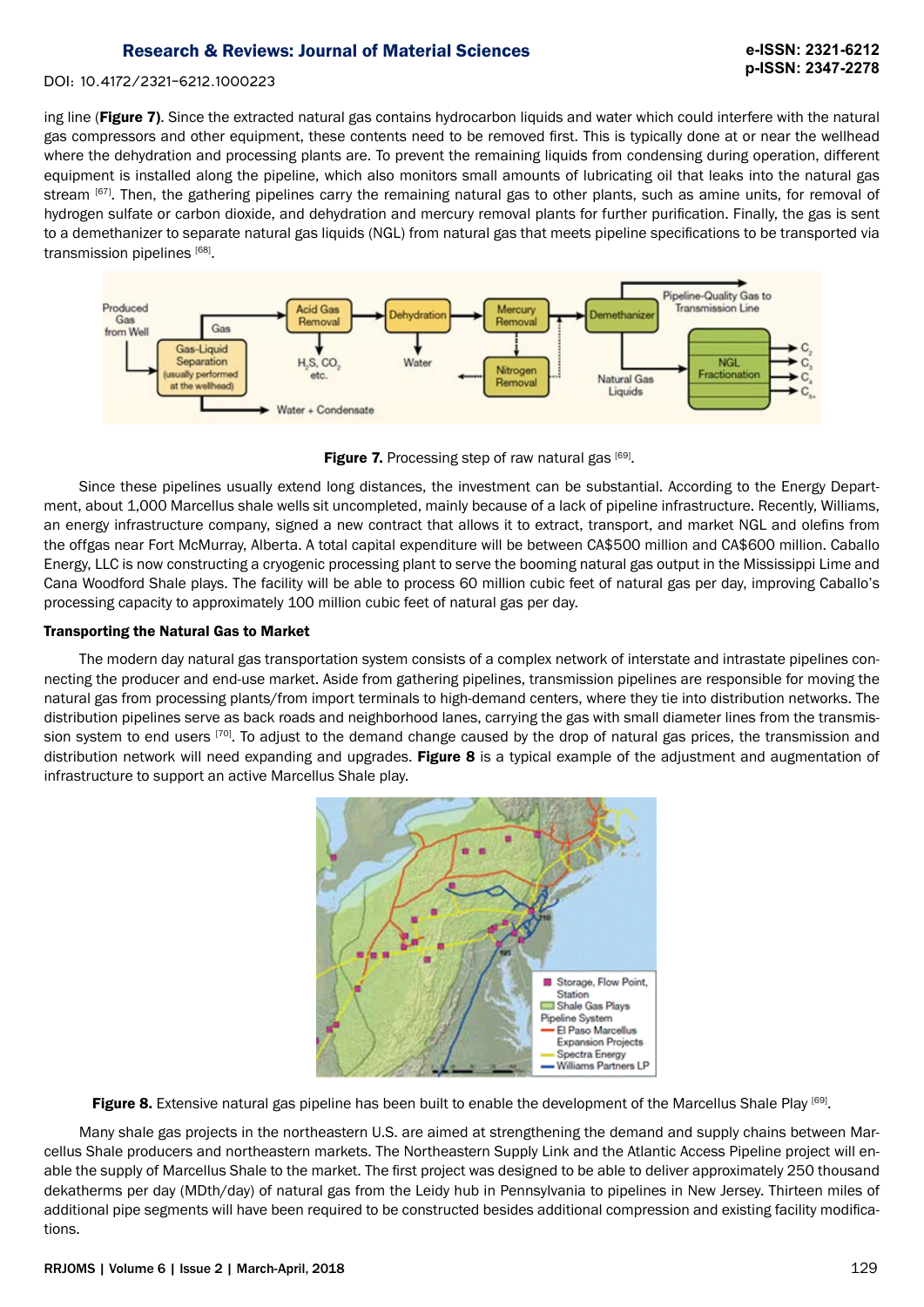#### DOI: 10.4172/2321-6212.1000223

Energy companies have been increasing the capacity of midstream assets in active shale plays. Spectra Energy Corp., Enbridge together with DTE Energy Corp. are to develop a Nexus Gas Transmission project to move natural gas from the Ohio Utica shale to markets in the Midwest and Canada. The estimated cost of new pipelines through northeastern Ohio and parts of Michigan would be \$1.2 billion to \$1.5 billion. The Utica Shale, a relatively new shale, has some of its part lying beneath the welldeveloped Marcellus shale, which already has hundreds of oil and gas wells.

The construction of transmission and distribution pipelines requires complex negotiation involving environmental, economic, and safety concerns. For instance, the construction of an interstate natural gas pipeline to New York City from the Marcellus Shale has attracted a series of protests due to the safety concerns of the pipelines being too close to schools, parks, and hospitals.

If the U.S. is to sell the natural gas to foreign markets, seaport, basic infrastructures already in place should be capable of handling the burden. However, massive port facilities need to be built by exporters to liquefy the gas to about -260°C. This can significantly drive up the cost. Then, a fleet of specialized tankers are used to transport the gas by sea. The U.S. energy companies and industry would like to sell gas overseas, from which they can sell at much higher prices and make higher profits. Meanwhile, U.S. utilities, manufacturers, and residential customers want to keep the gas price low. As a result, this again involves a conflict of interest considering whether U.S. should ship the surplus natural gas to oversee markets.

The potential large demand increase and shale gas production has motivated the massive development of infrastructure. However, the success relies on the contingent supply of dollars and the willingness to take risks. To lower the risks, one needs to weigh the balance between the capital output of infrastructure and potential reward of a shale gas project. In addition, certain laws or regulations should be established to specify gas companies' responsibility for developing public infrastructure so that it is not stressed because of intensive fracking activity.

## POINTS OF CONTROVERSY

Public awareness is one important aspect of the hydraulic fracturing process. Several non-governmental organizations monitor the industry and disclose the facts to the public. However, the responsibility should not be placed on only non-governmental organizations, but also the government. Every resident should be interested in the energy independence of the US and in helping to monitor the industry as well as push it to improve. The success of the fracking industry is not only enjoyed by gas companies, but it instead relates to and benefits the economics of the country and the lives of its citizens as well. It is everyone's responsibility to push and support the industry to improve. There have been many issues in the recent past over the debate of hydrofracking best practices and whether it is safe to continue fracking. Many hydrofracking critics cite that fracking is bad for the environment and its side effects pose a significant public health threat. Governors, regulating bodies, engineers, public figures, and Grassroots movements have all weighed in. Charles Groat, a well-respected geologist published his analysis in *Nature* [71], and in doing so claimed that he was an independent, un-biased source of fact. On the contrary, he had received over \$400,000 in dividends from hydrofracking related investments in the year prior. His credibility was then much lessened. Actions like his leave the reader confused as to what is true and what is not. The fines associated with leaks and spills should be increased by a factor of 100 to 1000. The costs per infraction should be much more in line with the effects.

There has been heavy debate as to the credibility and financing of many other surveys. This is evidenced in Governor Andrew Cuomo's recent postponement of New York's final decision regarding on the continuation of the state's moratorium on hydrofracking. One main source of dialogue that is historically unbiased is university evaluation. It had appeared that Cuomo was going to lift the ban but then suddenly switched his opinion to a cautionary one after review of a four-year study. He wants more study before he extracts this resource from the land. It is important to note that the shale isn't going to disappear if not extracted immediately; it will remain trapped in the shale for many years to come. Governor Cuomo's flip-flopping indicates public figures do not always have a defensible opinion regarding safety. Often, universities take a wide look at published facts and draw conclusions as to which actions are most condonable.

Over one million oil and gas wells have been created since the late 1940s and those that have utilized enhanced recovery technologies, such as horizontal drilling and new pressurized fluids, have emerged in the past ten years make up less than 2% of all wells. Therefore, holistic consideration of impact of hydrofracking is quite small in the grand scheme of the history of drilling and wells. But its critical evaluation represents a greater potential gain than any other enhancement technology or process ever. The hardest part of the energy is designing a method and the associated mechanical equipment necessary to extract shale gas from the ground. In terms of the scale of problems in cleanup are concerned, it is expected that the monetary gains associated with the energy sector will more than outbalance the costs of finding a sustainable, clean process. Otherwise, economics will kill the process. However, the fundamental standard of valuation of human life must be preserved. That is the oath that many members of the Order of the Engineer have taken. Therefore, mitigating the effects described here should be the central focus of research groups in industrial and university settings in the future.

Hydrofracking is good for the economy and will form a large part of the energy mix that forges U.S. energy independence. It is within the reasonable financial means of the hydrofracking companies not to damage the surrounding areas such as to make them unlivable. And if they do, then they should assist with (i) the financial costs of relocating these individuals and repairing the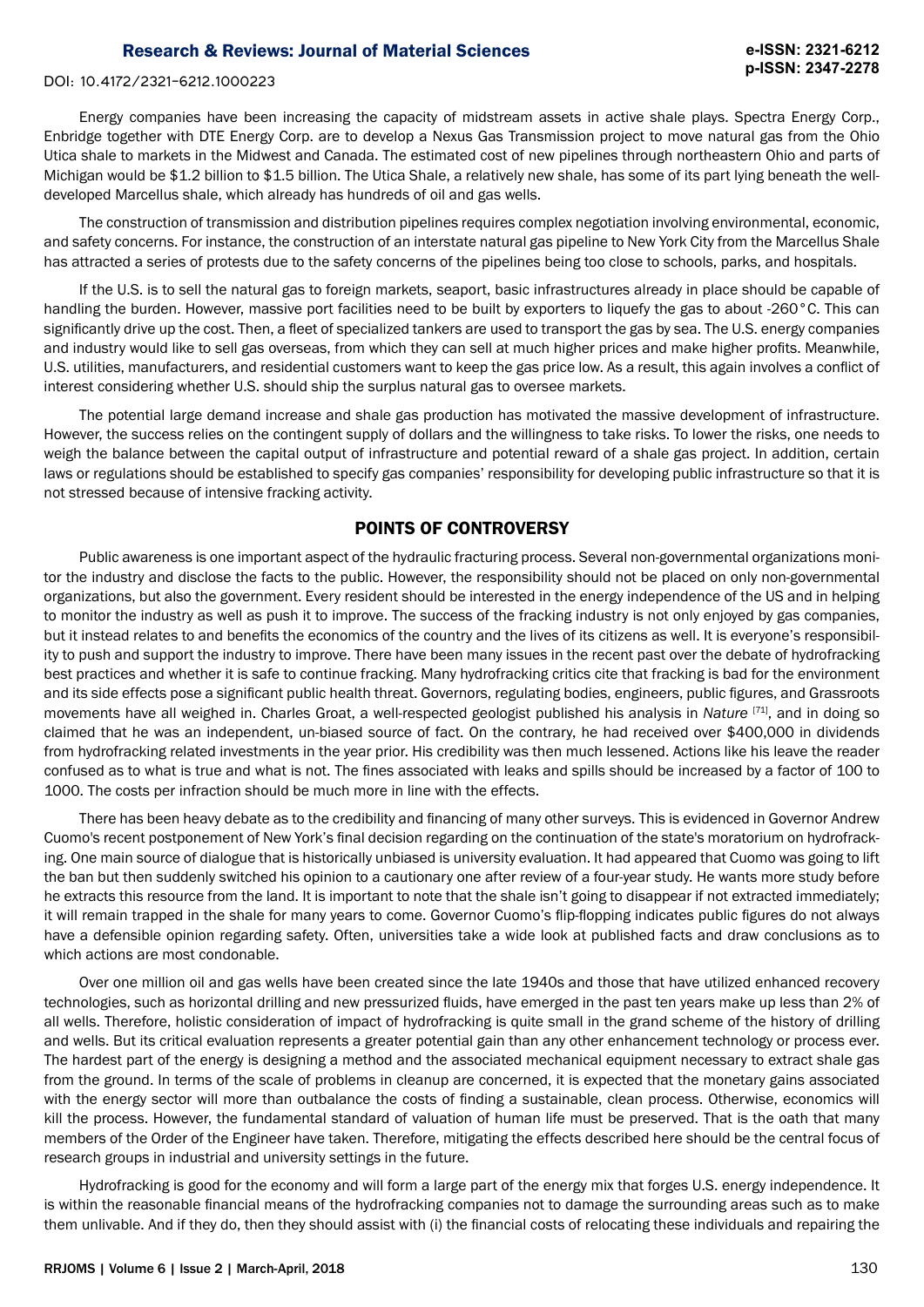DOI: 10.4172/2321-6212.1000223

land in places where it is legally required to do so and (ii) the cost of necessary direct and preventative medical care to assure that human life is not impacted. A brief list of reasonable questions yet to be answered by research are:

• How many people were or are affected in each incident?

• Which wrongdoings or sites with elevated methane concentration in drinking water can be attributed directly to hydrofracking? Since many water companies are financially independent from both governmental and HF-related companies, it makes sense for them to determine the source of the methane contamination regardless of source. If the methane source, is in a fracking region, then time-resolved studies, not necessarily performed by the water works, should compare methane concentration in plant inputs to hydrofracking activity.

• What would the dilution of these chemicals at fracking volumes over the next 20 years divided by the runoff or expected reservoir volume be? Will it be negligible because they are so large? Order of magnitude estimates of fracking water volumes over the past and next ten years should be considered.

• Legal impacts and surface rights vs. mineral rights and the concept of eminent domain.

One caveat is that Texas is not being granted an exemption; it is blatantly ignoring and claiming that the EPA does not have the power to put restrictions on its fracking activities. Clearly, all states have much to gain from fracking economically, but ignoring the environment and humans now could have severe consequences later.

## **CONCLUSIONS**

Undeniably, hydraulic fracturing provides tremendous economic benefits as a means to extract energy from previously unattainable sources and as a way to alleviate dependence on foreign oil. However, there is intense controversy over the process stemming from the use of toxic chemicals and their proximity to sources of drinking water. The sheer number of chemical components, on the order of hundreds and possibly thousands, and their clandestine nature understandably create anxiety among the public. A large volume of literature exists which demonstrates the procedures and precautions put in place to prevent contamination of drinking water and surrounding ecosystems. But there is still concern that in the event of an accident occurring in the future, whether by negligence or human error, the repercussions would be devastating and long lasting. Although any accident reports remain tightly under wraps, there is enough anecdotal evidence of hydrofracking related catastrophes to further exacerbate public opinion.

As technology improves, many problems associated with fracking are alleviated, yet the burden remains on industry to take the appropriate actions. Again, citizens must take their concerns to their governmental representatives. Regulations have been introduced to improve the process of hydrofracking with more environmentally friendly technology and fewer harmful materials. However, this is not always enough to cause change. The restriction on diesel use executed under the Safe Water Act by the EPA is a good example wherein, due to disregard for regulation by the EPA as well as state government and insufficient enforcement, industry still uses what is essentially diesel in the fracturing process by way of loopholes. Therefore, improving regulation and even incentivizing responsible, ethical decisions are of utmost importance to improving the industry.

Justification for these regulations must come from adequate scientific experimentation. The first step to providing a basis for analysis is the disclosure of the chemicals used in hydrofracking fluid. From this, the chemicals' flow history may be tracked in order to provide compelling argument for the effects of fracking on the environment and public health. Additionally, a wider range of solutions needs to be made available for dealing with wastewater, a known source of complication. With more plentiful, cheaper options for treating wastewater, there is less inclination for oil and gas companies to act reprehensibly.

## REFERENCES

- 1. Earthworks. Hydraulic Fracturing 101. Accessed: 24 September 2012.
- 2. Langston Leslie V. The Lease Pumper's Handbook (1stedn). Commission on Marginally Producing Oil and Gas Wells of Oklahoma United States 2003.
- 3. Drilling Sideways: A Review of Horizontal Well Technology and Its Domestic Application. Department of Energy/Energy Information Administration United States 1993.
- 4. Paleontological Research Institution, The Science Beneath The Surface. Marcellus Shale: Understanding Drilling Technology. Paleontological Research Institution, New York 2012.
- 5. Janwadkar S. Fracture Pressure Analysis of Diagnostic Pump in Tests of Red Fork Sands in Western Oklahoma. University of Oklahoma, United States 2004.
- 6. Schafer Donovan D. Frack Attack: Cracking the Case against Hydraulic Fracturing. Independent Institute.org Colorado; 2012.
- 7. Osborn SG, et al. Methane Contamination of drinking water accompanying gas-well drilling and hydraulic fracturing. Proc Natl Acad Sci USA 2011;118:8172-8176.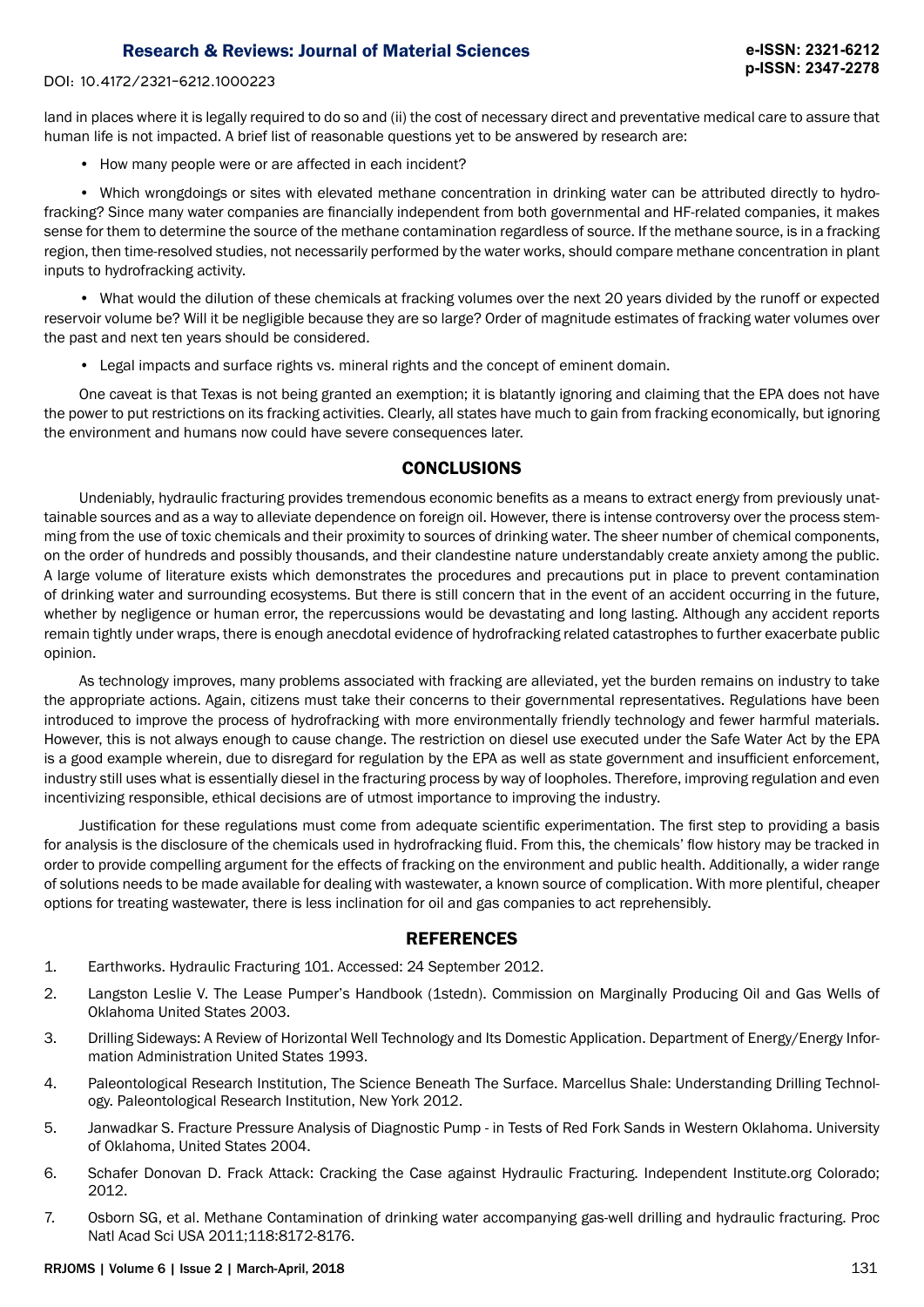DOI: 10.4172/2321-6212.1000223

- 8. Helms Lynn. Horizontal Drilling. North Dakota Department of Mineral Resources, Newsletter, United States; 2008.
- 9. King HM. Hydraulic Fracturing of Oil & Gas Wells Drilled in Shale 2012.
- 10. Clark Bobbie. US shale boom fuels growth in proppants market. ICIS News 2011.
- 11. Ground Water Protection Council and All Consulting. Modern shale gas development in the US: A primer. Created for Department of Energy, Office of Fossil Energy and National Energy Technology Laboratory 2009.
- 12. American Petroleum Institute. Freeing up energy-hydraulic fracturing: Unlocking America's natural gas resources. United States 2010.
- 13. Smathers J. Sand mining surges in Wisconsin. Wisconsin Watch 2011.
- 14. Beck T, et al. Bacteria-the Arch-Nemeses of Hydraulically Fractured Wells. Well Servicing Magazine, United States 2010.
- 15. Castro Dantas TN, et al. Rheological properties of a new surfactant-based fracturing gel. Colloids Surf A 2003;225:129- 135.
- 16. FracFocus: Why chemicals are used. Accessed 24 September 2012.
- 17. U.S. Environmental Protection Agency Permitting Guidance for Oil and Gas Hydraulic Fracturing Activities Using Diesel Fuels Draft – Underground Injection Program Guidance #84, EPA Office of Water (4606M), Document No. EPA 816-R-12-004, United States 2012.
- 18. Mall Amy. EPA is now regulating hydraulic fracturing when diesel fuel is used. The Natural Resources Defense Council Expert Blog 2010.
- 19. Ashley A, et al. Human Health Effects of Hydraulic Fracturing Fluid BTEX Components in Drinking Water.
- 20. Weatherford. Water-Based Fracturing Fluids.
- 21. Li G, et al. Multistage hydraulic jet acid fracturing technique for horizontal wells. Petrol Explor Develop 2012;39:107-112.
- 22. Weatherford: Clay Control Additives.
- 23. Environment protection: California to Propose New Fracking Rules and Review Agency Insight of Injection Wells 2012.
- 24. Soraghan Mike. Narural Gas: Fracking Companies Injected 32M Gallons of Diesel House Probe Finds. E&E News 2001.
- 25. Lustgarten Abrahm. Drilling Industry Says Diesel Use Was Legal. ProPublica 2011.
- 26. Aminto Alison, et al. Four-compartment partition model of hazardous components in hydraulic fracturing fluid additives. J Nat Gas Sci Eng 2012;7:16-21.
- 27. Struchtemeyer Christopher, et al. A critical assessment of the efficacy of biocides used during the hydraulic fracturing process in shale natural gas wells. Int Biodeterior Biodegradation 2012;71:15-21.
- 28. United States Environmental Protection Agency Office of Research and Development. Plan to Study the Potential Impacts of Hydraulic Fracturing on Drinking Water Resources 2012.
- 29. Ramudo A and Murphy S. Cornell University City and Regional Planning. Hydraulic Fracturing Effects on Water Quality 2010.
- 30. Galusky LP Jr. Fort Worth Basin/Barnett Shale natural gas play: An assessment of present and projected fresh water use 2010.
- 31. Hossain M, et al. Numerical simulation of complex fracture growth during tight reservoir stimulation by hydraulic fracturing. J Petrol Sci Eng 2008;60:86-104.
- 32. Waxman HA, et al. Letter to EPA Administrator Lisa Jackson regarding the use of diesel fuel in hydraulic fracturing fluids 2011.
- 33. Groat CG and Thomas WG. Fact-Based Regulation for Environmental Protection in Shale Gas Development. University of Texas, Austin 2012.
- 34. OGP. Blowout Frequencies International Association of Oil and Gas Producers. Report 434-2, 2010.
- 35. Kelly WR and Mattisoff G. The Effects of a Gas Well Blow Out on Groundwater Chemistry. Environ Geol Water Sci 1985;7:205- 213.
- 36. URS Corporation. Water-related issues associated with gas production in the Marcellus Shale: Additives use flowback quality and quantities regulations on-site treatment green technologies alternate water sources water well-testing. Prepared for New York State Energy Research and Development Authority 2010.
- 37. Pickett A. New solutions emerging to treat and recycle water used in hydraulic fracs. Am Oil Gas Reporter 2010.
- 38. Veil JA. Final report: Water management technologies used by Marcellus Shale gas producers. Prepared for the U.S. Depart-